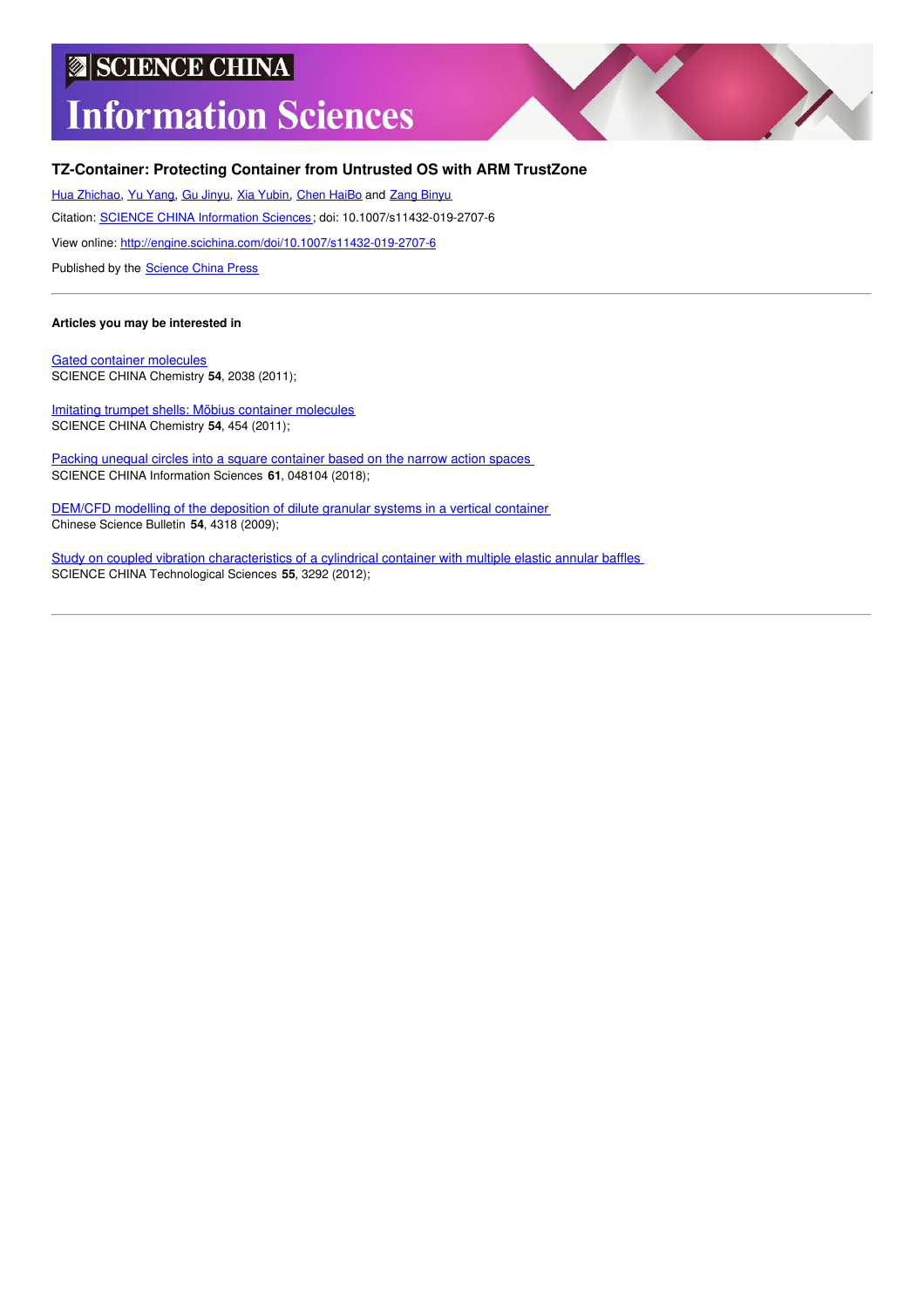## . RESEARCH PAPER .

## TZ-Container: Protecting Container from Untrusted OS with ARM TrustZone

Zhichao Hua<sup>1</sup>, Yang Yu<sup>2</sup>, Jinyu Gu<sup>1</sup>, Yubin Xia<sup>1\*</sup>, Haibo Chen<sup>1</sup> & Binyu Zang<sup>1</sup>

<sup>1</sup>Institute of Parallel and Distributed Systems, Shanghai Jiao Tong University, Shanghai 200240, China;  $^2$ Shanghai Gejing Information Technology Co., Ltd., Shanghai 200240, China

Abstract Containers are widely deployed on cloud platforms because of their low resource footprint, fast start-up time, and high performance, especially compared with its counterpart virtual machines. However, the Achilles' heel of container technology is its weak isolation. For an attacker, jailbreaking into a host OS from a container is relatively easier than attacking a hypervisor from a virtual machine, because of its notably larger attack surface and larger trusted computing base (TCB). Researchers have proposed various solutions to protect applications from untrusted OS; yet, few of them focus on protecting containers, especially those hosting multiple applications and shared by multiple users. In this paper, we first identify several new attacks that cannot be prevented using the existing solutions. Furthermore, we systematically analyze the security properties that should be maintained to defend against these attacks and protect a full-fledged container from a malicious host OS. We then present the TZ-Container, a TrustZone-based secure container mechanism that can keep all these security properties. The TZ-Container Specifically leverages TrustZone to construct multiple isolated execution environments (IEEs). Each IEE has a memory space isolated from the underlying OS and any other processes. By interposing switching between the user and the kernel modes, IEEs enforce security checks on each system call according to its semantics. We have implemented TZ-Container on the Hikey development board ensuring that it can support running unmodified Docker images downloaded from existing repositories such as hub.docker.com. The evaluation results demonstrate that the TZ-Container has a performance overhead of approximately 5%. **TZ-Container:** Protecting Container from Untrusted<br>
OS with ARM TrustZone<br>
Zhichao Han' Vany Va', dinyo Ga', Vobin Xia<sup>16</sup>, Haibo Chan<sup>3</sup> & Binya Zang<br>
Zhichao Han' Vany Va', dinyo Ga', Vobin Xia<sup>16</sup>, Haibo Chan<sup>3</sup> & Bin

Keywords System Software, System Security, Linux Container, ARM, ARM TrustZone

Citation Zhichao Hua, Yang Yu, Jinyu Gu, et al. TZ-Container: Protecting Container from Untrusted OS with ARM TrustZone. Sci China Inf Sci, for review

## 1 Introduction

Container technologies such as LXC [25] or Docker [35] are often used in the cloud because of their low resource footprint, fast start-up, and ease of deployment. With ARM platforms gaining momentum in the server market [1,4,36], many companies have deployed ARM servers that run containers at scale [38,42]. It is natural for these companies to deploy containers on their ARM platforms. In fact, there have been many efforts to popularize containers for ARM platforms [2, 5, 8].

Unfortunately, compared with virtual machines, containers have a weaker isolation that depends on many security properties offered by the host OS. The problem is that the host OS kernel usually contains tens of millions of lines of code (thus thousands of bugs [6]) and becomes a single point of failure of the entire system. Hence, container isolation should be enforced without trusting the OS kernel.

Considerable research exists on how to protect applications from untrusted OSs [11, 18, 19] that can be repurposeed to protect containers. Systems such as CHAOS [18], Overshadow [19] and SP<sup>3</sup> [48]

<sup>\*</sup> Corresponding author (email: xiayubin@sjtu.edu.cn)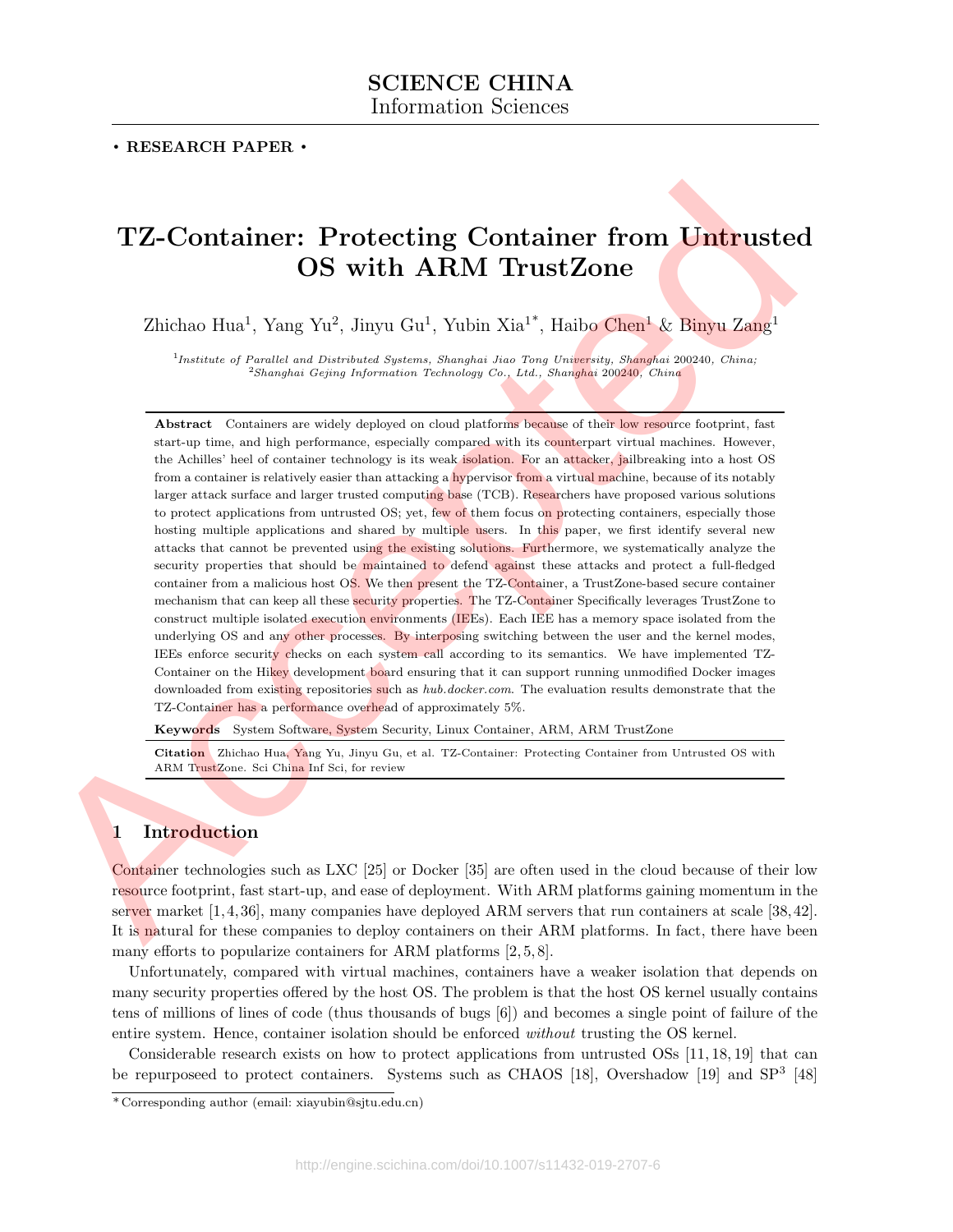prevent the OSs from reading or tampering with application's data (aka., direct attacks) by isolating them in different execution environments with a trusted hypervisor. SCONE [11] runs a Docker instance in a trusted execution environment based on Intel SGX [3]. However, most of these work focus on the isolation of applications' memory and the protection of applications' I/O data, while few of them consider attacks issued through legal interfaces of an OS, which are also known as Iago attacks [17].

Iago attacks leverage the application's assumptions on the system calls' semantics to let the application harm itself. For example, a malicious OS may return a wrong pointer as the return value of an  $mmap$ system call, which points to some return addresses on the application's stack. If the application does not verify the pointer, it may unintentionally change the return address and further violate its own control flow integrity. InkTag [28] and Sego [31] consider Iago attacks by verifying the results of system calls. However, these systems focused on protecting a single application instead of a more complicated container execution environment and did not fully consider the interactions between the OS kernel and containers, such as inter-process communication (IPC) semaphores.

In a container environment, multi-user and multi-application are essential. To offer an illusion that a container is the only environment running on a machine, Linux kernel introduces namespace mechanisms to let a container have its own namespaces of user, process, file system, etc. Many container applications depend on these namespaces for security. An example is enforcing *intra-container isolation* using a user access control mechanism. However, a malicious OS may leverage these assumptions to attack a container. For example, if a container is running a sshd service, an attacker may first login as a normal user Eve and then try to access / $etc/passwd$ . The operation should be denied because the file is only accessible to the root user of the container. However, if the attacker also controls the OS kernel, she can just give the user Eve the root privilege, so that Eve can access any file within the container, even if all the files are encrypted outside the container. We call such attacks  $MUMA$  (Multi-User Multi-Application) attacks and older systems cannot defend themselves from these attacks, as shown in Figure 1. solution of applications means and the protection of applications (VD state, which are the search as the search and the search and the search and the search and the search and the search and the search and the search and

In this paper, we first analyze the current security mechanisms of containers and their dependency on the underlying OS kernel. Furthermore, we present new attacks that a malicious OS kernel may issue by breaking these mechanisms, including attacks on multi-application synchronization, inter-application communication, and user access control. We conclude a list of general security properties that should be ensured for container's protection. Then, we propose the TZ-Container, a system enforcing these properties by using the widely deployed ARM TrustZone hardware feature. The TZ-Container specifically leverages TrustZone to construct an isolated execution environment (IEE) for each container process. It also intercepts all interactions between processes and the kernel, verifies semantics of the interactions between multiple processes/applications and ensures the integrity of user access control.



Figure 1 Layers of attacks. Previous researches usually focused on *direct attacks* and *Iago* attacks [17]. In this paper we target the MUMA (multi-user multi-application) attacks at the layer of container abstraction.

Figure 2 Sample code of multi-process synchronization attacks. The malicious OS ignores P() and V() operations of an IPC semaphore to violate the mutual exclusiveness of the two code snippets.

We have implemented TZ-Container on Hikey ARMv8 development board and integrated it with Docker-v1.10. TZ-Container can directly run unmodified container images. The evaluation results demonhttp://engine.scichina.com/doi/10.1007/s11432-019-2707-6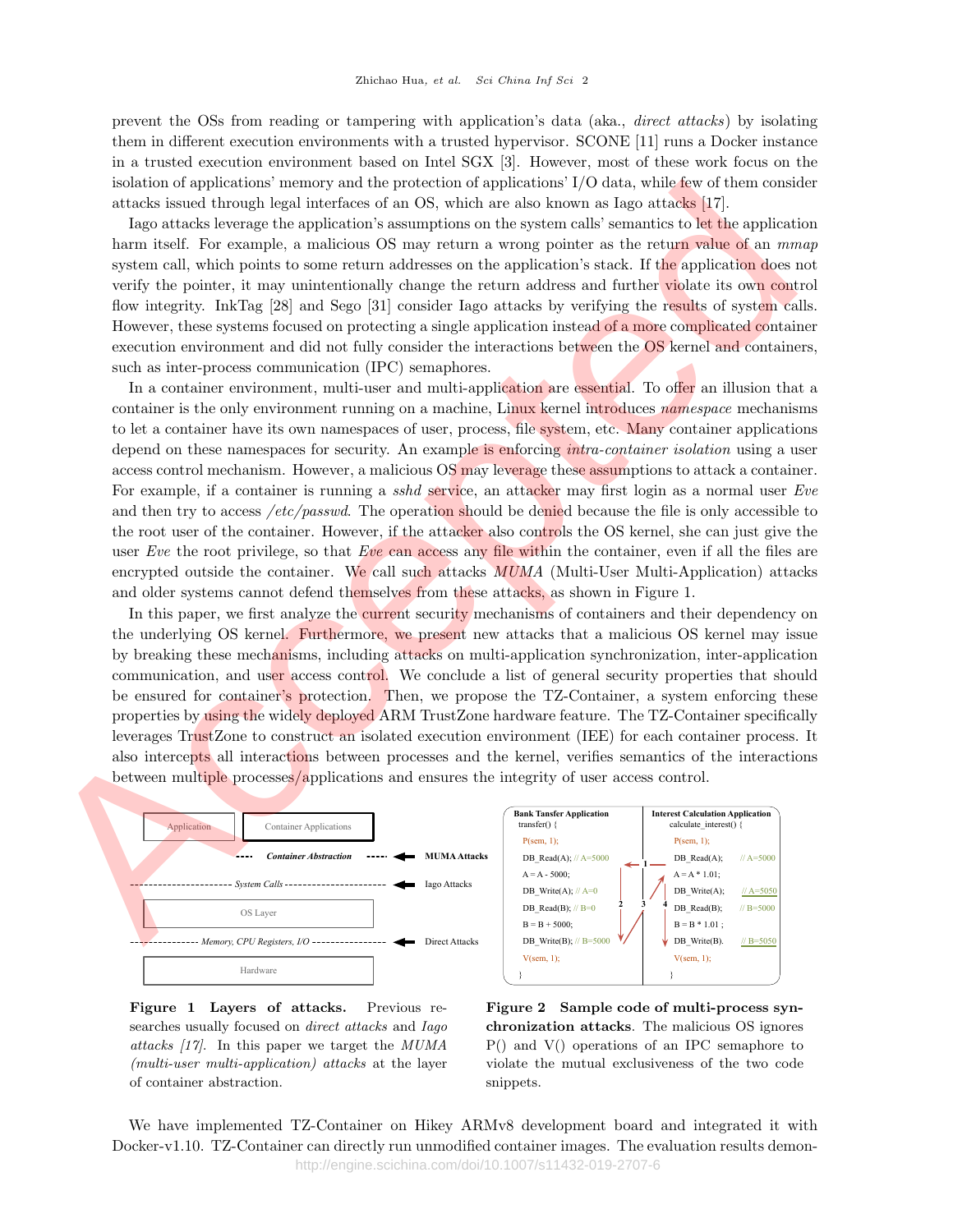|                                                                                                                         | Memory/Context Disk I/O<br>Attacks                        | Attacks      | Iago Attacks | Multi-application<br>Synchronization<br>Attacks                                                     | <b>MUMA Attacks</b><br>Inter-application<br>Communication<br>Attacks | User Access<br>Control<br>Attacks |
|-------------------------------------------------------------------------------------------------------------------------|-----------------------------------------------------------|--------------|--------------|-----------------------------------------------------------------------------------------------------|----------------------------------------------------------------------|-----------------------------------|
| Attack Apps                                                                                                             | Has                                                       | Has          | Has          |                                                                                                     |                                                                      |                                   |
| <b>Attack Containers</b>                                                                                                | Has                                                       | Has          | Has          | Has                                                                                                 | Has                                                                  | Has                               |
| SICE [13]                                                                                                               | $\checkmark$                                              |              |              |                                                                                                     |                                                                      |                                   |
| Fides $[40]$                                                                                                            | ✓                                                         |              |              |                                                                                                     |                                                                      |                                   |
| TrustICE [41]                                                                                                           | ✓                                                         |              |              |                                                                                                     |                                                                      |                                   |
| Overshadow [19]                                                                                                         |                                                           | $\checkmark$ |              |                                                                                                     |                                                                      |                                   |
| $SP3$ [48]                                                                                                              |                                                           | ✓            |              |                                                                                                     |                                                                      |                                   |
| Virtual Ghost [22]                                                                                                      |                                                           |              |              |                                                                                                     |                                                                      |                                   |
| MiniBox $[32]$                                                                                                          |                                                           |              |              |                                                                                                     |                                                                      |                                   |
| InkTag $[28]$                                                                                                           |                                                           |              | $\checkmark$ |                                                                                                     |                                                                      | $\bigcirc$                        |
| Sego $[31]$                                                                                                             |                                                           |              |              |                                                                                                     |                                                                      | $\bigcirc$                        |
| SecureME [20]                                                                                                           |                                                           |              |              |                                                                                                     | $\circ$                                                              |                                   |
| Haven $[14]$                                                                                                            |                                                           |              |              |                                                                                                     |                                                                      |                                   |
| SCONE <sup>[11]</sup>                                                                                                   |                                                           |              |              |                                                                                                     |                                                                      |                                   |
| Graphene-SGX [44]                                                                                                       | ✓                                                         |              | ✓            |                                                                                                     |                                                                      | $\bigcirc$                        |
| TrustShadow [26]                                                                                                        | ✓                                                         | $\checkmark$ | $\checkmark$ |                                                                                                     |                                                                      |                                   |
| gVisor [9]                                                                                                              |                                                           |              | ✓            |                                                                                                     |                                                                      |                                   |
| TZ-Container                                                                                                            | $\checkmark$                                              | $\checkmark$ | $\checkmark$ | $\checkmark$                                                                                        | $\checkmark$                                                         | $\checkmark$                      |
| slowdown is approximately 5% for common server applications (e.g., Apache and Redis).                                   | In summary, this paper makes the following contributions: |              |              |                                                                                                     |                                                                      |                                   |
| MUMA attacks that previous systems do not explicitly consider.                                                          |                                                           |              |              | • A systematic analysis on protecting containers from an untrusted OS. We highlight the presence of |                                                                      |                                   |
|                                                                                                                         |                                                           |              |              | • A method for constructing multiple isolated execution environments (IEEs) for different container |                                                                      |                                   |
| processes in the normal world using ARM TrustZone technology.                                                           |                                                           |              |              |                                                                                                     |                                                                      |                                   |
|                                                                                                                         |                                                           |              |              |                                                                                                     |                                                                      |                                   |
|                                                                                                                         |                                                           |              |              | • Design of the TZ-Container to protect containers on untrusted OSs from MUMA attacks without       |                                                                      |                                   |
| requiring any modifications of existing hardware or container images.                                                   |                                                           |              |              |                                                                                                     |                                                                      |                                   |
|                                                                                                                         |                                                           |              |              | • Implementation of the TZ-Container on real hardware and software to demonstrate the effectiveness |                                                                      |                                   |
|                                                                                                                         |                                                           |              |              |                                                                                                     |                                                                      |                                   |
| and efficiency of the proposed design.                                                                                  |                                                           |              |              |                                                                                                     |                                                                      |                                   |
|                                                                                                                         |                                                           |              |              |                                                                                                     |                                                                      |                                   |
|                                                                                                                         |                                                           |              |              |                                                                                                     |                                                                      |                                   |
|                                                                                                                         |                                                           |              |              |                                                                                                     |                                                                      |                                   |
|                                                                                                                         |                                                           |              |              |                                                                                                     |                                                                      |                                   |
|                                                                                                                         |                                                           |              |              |                                                                                                     |                                                                      |                                   |
| Motivation                                                                                                              |                                                           |              |              |                                                                                                     |                                                                      |                                   |
|                                                                                                                         |                                                           |              |              |                                                                                                     |                                                                      |                                   |
| $\overline{2}$<br>The Linux container is an OS-level virtualization technology that has become increasingly popular for |                                                           |              |              |                                                                                                     |                                                                      |                                   |

Table 1 Attack considerations. ( $\checkmark$  means one system considers the attack.  $\bigcirc$  means one system partially considers the attack.)

## 2 Motivation

The Linux container is an OS-level virtualization technology that has become increasingly popular for packaging and deploying services such as key/value stores and comprehensive web services. To enforce isolation between containers, the Linux kernel introduces six namespace mechanisms that isolate 1) the hostname and domain name, 2) the root file system, 3) users and groups, 4) inter-process communication (IPC) instances, 5) process ID, and 6) the IP address and port. This is because traditional process abstraction is not adequate for containers, which require an environment with multiple users and multiple applications.

Our goal is to protect containers from the untrusted OS. One straightforward solution is to retrofit existing work on protecting single application from untrusted OS (e.g., Overshadow [19] and InkTag [28]). However, this is not adequate to protect a full-fledged container. We will demonstrate the differences between protecting an application and protecting a container and highlight the presence of some new attacks such as MUMA attacks that are not explicitly considered by previous work.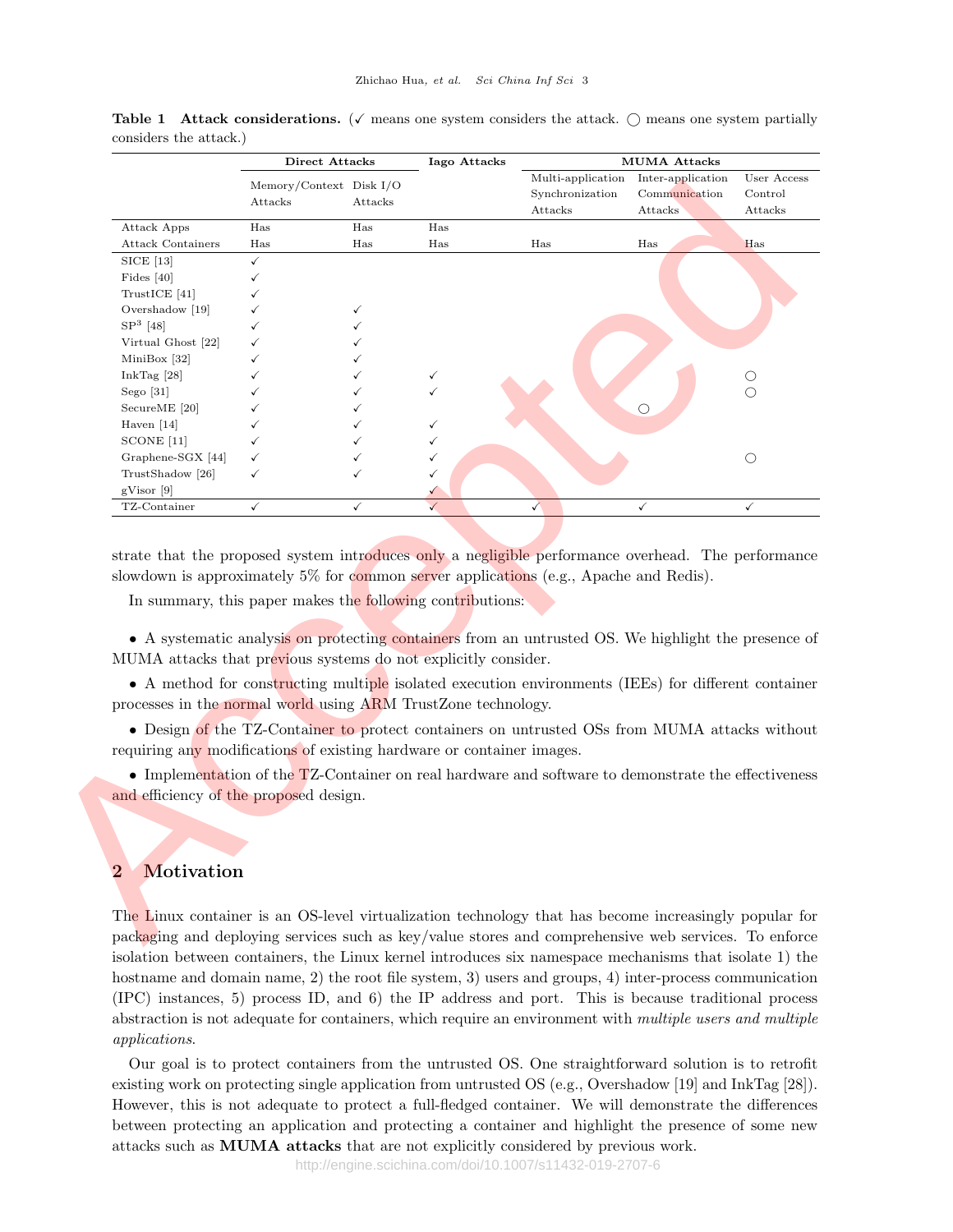## 2.1 OS Attacking a Single Application

A malicious OS has various methods to attack a user application. They can be divided into the two classes: direct attacks and Iago attacks. Other attacks, including side-channel attacks and DoS attacks, are not considered in this paper.

Direct Attacks: A malicious OS can directly access or control the memory pages, CPU context or I/O data to attack an application. The memory and CPU context can be protected by maintaining an execution environment isolated from the OS. Previous researchers have proposed many systems to defend against direct attacks [11,18–20,22,28,31,48]. The disk I/O can be protected by encrypting and hashing all file contents  $[18, 19]$ . The network  $I/O$  can be protected by applications with end-to-end protocols such as SSL. mass constants also show may also a constant and some mass constant and constant and constant and the memory power different and constant and the memory power different and the standard constant and constant and constant

Iago Attacks: An OS can attack an application by providing malicious return values of syscalls, which are also known as Iago attacks [17]. Syscalls, such as *getpid* and  $mmap$  can be used to perform Iago attacks. Existing works [28, 31] propose a defence against Iago attacks by verifying the results of some syscalls.

## 2.2 OS Attacking a Container

Unlike a single application, a container is a *multi-user, multi-application* environment relying on OS's services (i.e., multi-application synchronization, inter-application communication and user access control) to make all users and applications inside the container to correctly cooperate with each. By controlling these services, an untrusted OS can issue MUMA (Multi-User Multi-Application) attacks, which includes: Multi-application Synchronization Attacks, Inter-application Communication Attacks and User Access Control Attacks (as shown in Table 1).

Multi-application Synchronization Attacks: Different applications use synchronization interfaces provided by the OS kernel (e.g., IPC semaphores) to control the execution flow. A malicious OS may trigger race conditions by violating the synchronization semantics. For example, consider two server applications running in a container, where one is responsible for bank transfers, while the other is responsible for interest calculation.

They access the same database and use a semaphore to prevent a race condition. An attacker A, who has already compromised the OS kernel, sends a request to transfer \$5000 to B (initially, the account balance of  $\overline{B}$  is 0 and that of A is 5000). The compromised OS may not keep the semantics of the IPC semaphore, which may lead to the control flow shown in Figure 2. As a result, both  $A$  and  $B$  will obtain \$5050 in the end.

Besides semaphore, many other synchronization interfaces exist such as signal, wait and flock. Sego [31] protects unnamed semaphores that cannot be used between multiple applications. Graphene-SGX [44] provides a secure semaphore between parent and child processes.

Inter-application Communication Attacks: Two applications, A and B, can build a communication channel, e.g., message queue or shared memory, for exchanging data. When message queue is used, messages are vulnerable to a malicious kernel since all the data are delivered through the kernel. If using shared memory, a malicious OS could fool both A and B that they have established a shared memory region but actually not, and further performs *forking attacks*. For example, consider A and B as two processes that share a database of bank accounts. Data are stored in shared memory. However, an untrusted kernel can make  $A$  and  $B$  have their own copies of data (i.e., no sharing). Thus, an attacker may withdraw money first from  $A$  and then from  $B$  to obtain twice as much as she actually owns.

Overshadow [19] and SP<sup>3</sup> [48] claim to support IPC including shared memory. However, the granularity of sharing is too coarse-grained: two processes can either share nothing or everything. It means that if A and B share one memory page, the malicious OS can map any pages of A to B. This coarse-grained method cannot be used between different applications. SecureMe [20] claims to protect IPC shared memory with more fine-grained granularity of sharing. However, it cannot defend against the *forking* attacks mentioned above, and it does not protect other communication channels, e.g., message queue.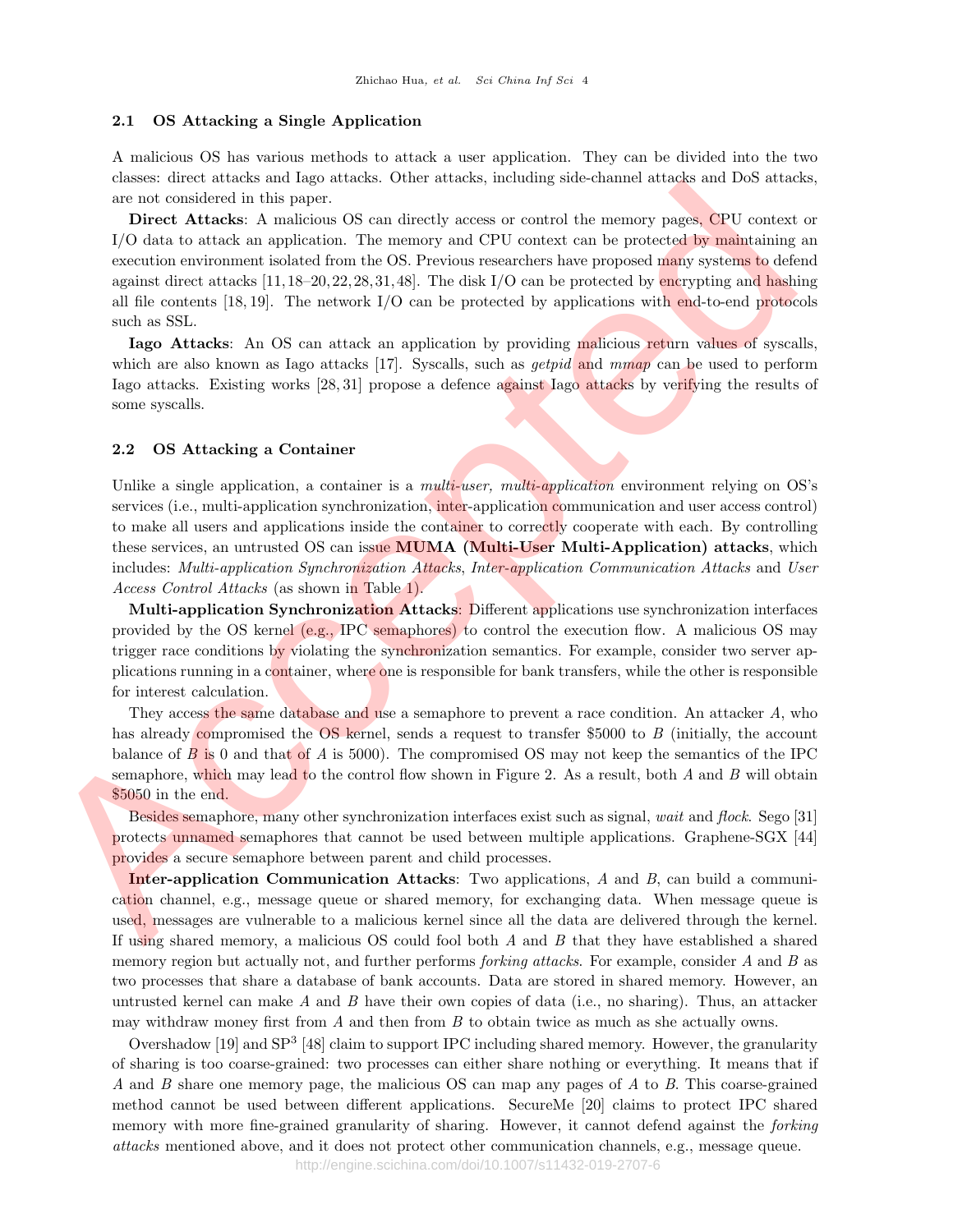|                                                                  | Security properties to be enforced                                                                                                                     |
|------------------------------------------------------------------|--------------------------------------------------------------------------------------------------------------------------------------------------------|
| Memory & CPU Context                                             | P-1.1: OS cannot access container process's memory.                                                                                                    |
|                                                                  | <b>P-1.2</b> : OS cannot tamper with container process's CPU context.                                                                                  |
|                                                                  | <b>P-1.3</b> : OS can only enter the container process from fixed points.                                                                              |
| Disk $I/O$                                                       | <b>P-2.1</b> : OS cannot break the confidentiality and integrity of container file.                                                                    |
|                                                                  | <b>P-2.2</b> : One container's file cannot be accessed by any other container.                                                                         |
| Defending Against Iago Attacks                                   | <b>P-3.1</b> : OS cannot arbitrarily return value for syscalls.                                                                                        |
| Multi-application Synchronization                                | <b>P-4.1</b> : OS cannot tamper with the functionality of semaphore.                                                                                   |
|                                                                  | P-4.2: OS cannot arbitrarily inject signal to container process.<br><b>P-4.3</b> : OS cannot tamper with the functionality of $flock/futter$ syscalls. |
| Inter-application Communication                                  | <b>P-5.1</b> : Enforce the integrity and confidentiality of the communication data                                                                     |
| User Access Control                                              | <b>P-6.1</b> : The permission bit of file and IPC instance cannot be tampered with.                                                                    |
|                                                                  | <b>P-6.2</b> : The permission of each container process cannot be tampered with.                                                                       |
|                                                                  | <b>P-6.3</b> : Only the process with correct permission can access a file or an IPC instance.                                                          |
|                                                                  | <b>P-6.4:</b> Only the process with correct permission can send a signal.                                                                              |
|                                                                  |                                                                                                                                                        |
|                                                                  | <b>User Access Control Attacks:</b> The security of a container heavily depends on the access control                                                  |
|                                                                  | mechanisms provided by the kernel. For example, both the Apache and Nginx run worker processes                                                         |
|                                                                  | under a new user, <i>www-data</i> , which has limited permissions to handle user requests. Meanwhile, the                                              |
|                                                                  |                                                                                                                                                        |
|                                                                  | master process may run with root permission. This is a lightweight sandboxing mechanism ensuring that                                                  |
|                                                                  | even if a worker process has security vulnerabilities and is controlled by an attacker, it is still restricted.                                        |
|                                                                  | However, a malicious OS may collude with a malicious application and deliberately loose the control over                                               |
| it, e.g., to grant it root user privileges.                      |                                                                                                                                                        |
|                                                                  | Mainly, the three access control mechanisms in Linux: are for the file system, IPC, and signal. Ink-                                                   |
|                                                                  | Tag [28] and Sego [31] implement file system access control in a trusted hypervisor. Graphene-SGX [44]                                                 |
|                                                                  | only allows applications to access files specified by a manifest. However, they require the user to addi-                                              |
|                                                                  | tionally claim the access permission and cannot protect other access control mechanisms such as IPC                                                    |
|                                                                  |                                                                                                                                                        |
| instance or signal delivery.                                     |                                                                                                                                                        |
|                                                                  |                                                                                                                                                        |
| Goals of TZ-Container<br>$\bf 2.3$                               |                                                                                                                                                        |
|                                                                  | To enforce the security of containers, both single application attacks (direct attacks and Iago attacks)                                               |
|                                                                  |                                                                                                                                                        |
|                                                                  | and MUMA attacks must be considered. However, as shown in Table 1, none of the existing work propose                                                   |
|                                                                  | a defence against the three types of MUMA attacks. This is mainly because all them focus on protecting                                                 |
| a single application (or a container with a single application). |                                                                                                                                                        |
|                                                                  | The goals of the TZ-Container are to defend against direct attacks, Iago attacks and the MUMA                                                          |
|                                                                  | attacks. We list the required security properties in Table 2. To defend against direct attacks, multiple                                               |
|                                                                  | isolated execution environments must be created to protect the memory and CPU context, and the                                                         |
|                                                                  | $\frac{d}{dx}I/O$ must be protected. To detect Iago attacks, the return values of syscalls should be verified.                                         |
|                                                                  |                                                                                                                                                        |
|                                                                  | Currently, we have identified three types of MUMA attacks, which are mentioned above. To defend                                                        |
|                                                                  | against them, the TZ-Container must enforce the security of multi-application synchronization, inter-                                                  |
| application communication, and user access control.              |                                                                                                                                                        |
|                                                                  | Besides these security properties, the TZ-Container must offer high performance and good compatibil-                                                   |

Table 2 Security properties for protecting a container.

## 2.3 Goals of TZ-Container

Besides these security properties, the TZ-Container must offer high performance and good compatibility. Furthermore, it should support existing container images to make the security mechanism transparent to end users.

## 3 System Overview

## 3.1 Background on ARM TrustZone

TrustZone [10] is a hardware security mechanism covering the processor, memory and peripherals. The processor is split into two execution environments, a normal world and a secure world. Both worlds have their own user mode and kernel mode, together with cache, memory and other resources. The normal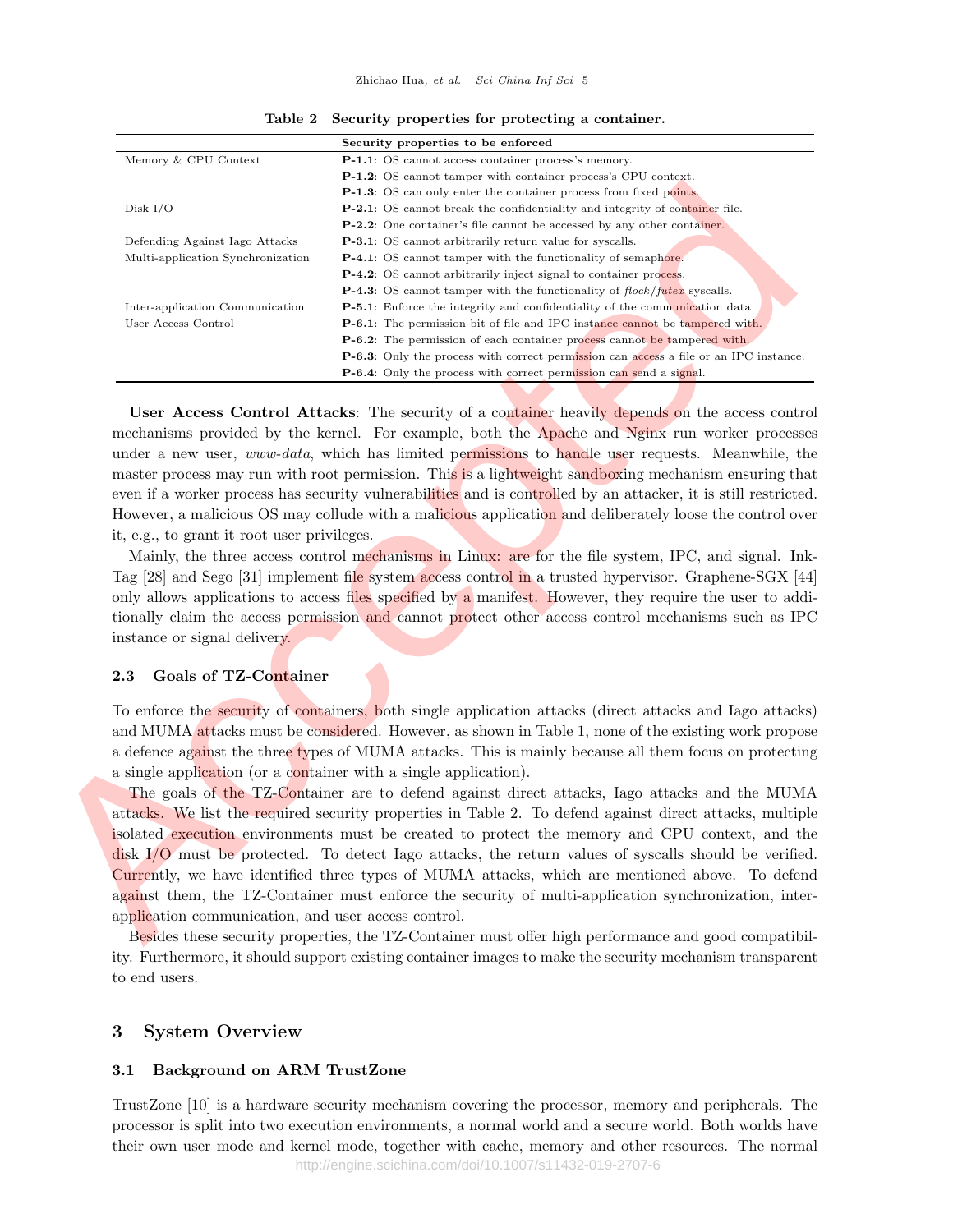

Figure 3 Design overview of TZ-Container. Each container process is protected by an isolated execution environment (IEE) in the normal world. Each IEE is maintained by an *IEE-manager* running in the secure world. The container shield defends against Iago attacks and MUMA attacks.

world cannot access the secure world's resources (e.g., secure memory), while the latter can access all resources. Based on this asymmetrical permission, the normal world is used to run a commodity OS. Meanwhile, the secure world can locate a secure service. The two worlds can switch to each other using a special instruction called "secure monitor call" (smc).

## 3.2 Threat Model

We assume that the OS is completely untrusted, and may try to read or tamper with containers' memory and CPU registers, as well as data en route to  $I/O$  devices. Additionally, it may try to manipulate the return values of any system calls issued by containers, or violate the semantics of container abstractions to perform MUMA attacks. We consider a case where a container has multiple users and multiple applications. Some of the non-root users or processes may be controlled by the attacker. Moreover, a malicious process inside the container may collude with the untrusted OS to perform further attacks, e.g., obtaining higher privilege. **Equire 3** Design overview of TZ-Container. Each consiste process is protocol with an absorption in the commutation in the container state of the container state of the container state of the container state of the contai

We assume that the hardware implementation is correct. Secure boot technology is used to protect the code integrity of Linux kernel during system boot. After that, the buggy kernel can be compromised. We also assume that applications in containers adopt protocols such as SSL to protect data transferred over the network. We trust the container client running on the user side. The TZ-Container does not consider the container application leaking its data, DoS attacks, side-channel attacks, physical attacks and reorder/speculative execution-based attacks (e.g., Meltdown [33]).

#### 3.3 Design Overview

Figure 3 shows an overview of the design. ARM TrustZone only provides a single secure world. To protect the memory and CPU context of container processes (P-1.1∼P-1.3), the TZ-Container constructs multiple isolated execution environments (IEEs) in the normal world through an IEE-manager running in the secure world. The *IEE-manager* exclusively controls the entire system's memory mapping and enforces memory isolation. Additionally, it intercepts all switches between the user and the kernel in the normal world for protecting IEEs' registers and hooks all the system calls.

The container shield in the secure world enables parameter delivery from the IEEs to the untrusted OS and checks the system calls. It ensures the integrity and confidentiality of the disk I/O by cryptographic methods and defends against existing Iago attacks by checking the return values of corresponding syscalls  $(P-2.1, P-2.2, P-3.1)$ . It also prevents MUMA attacks, including protecting multi-application synchronization, inter-application communication and user access control, by tracing corresponding syscalls and verifying their behaviors (P-4.1∼P-4.3, P-5.1, P-6.1∼P-6.4). Once the *container shield* detects malicious behaviors, which violates the security properties, it stops the execution of the container. The container shield requires information across different IEEs; therefore, we place it in the secure world as an individual module instead of integrating it within an IEE. For better compatibility, the container shield provides interfaces for integrating with Docker.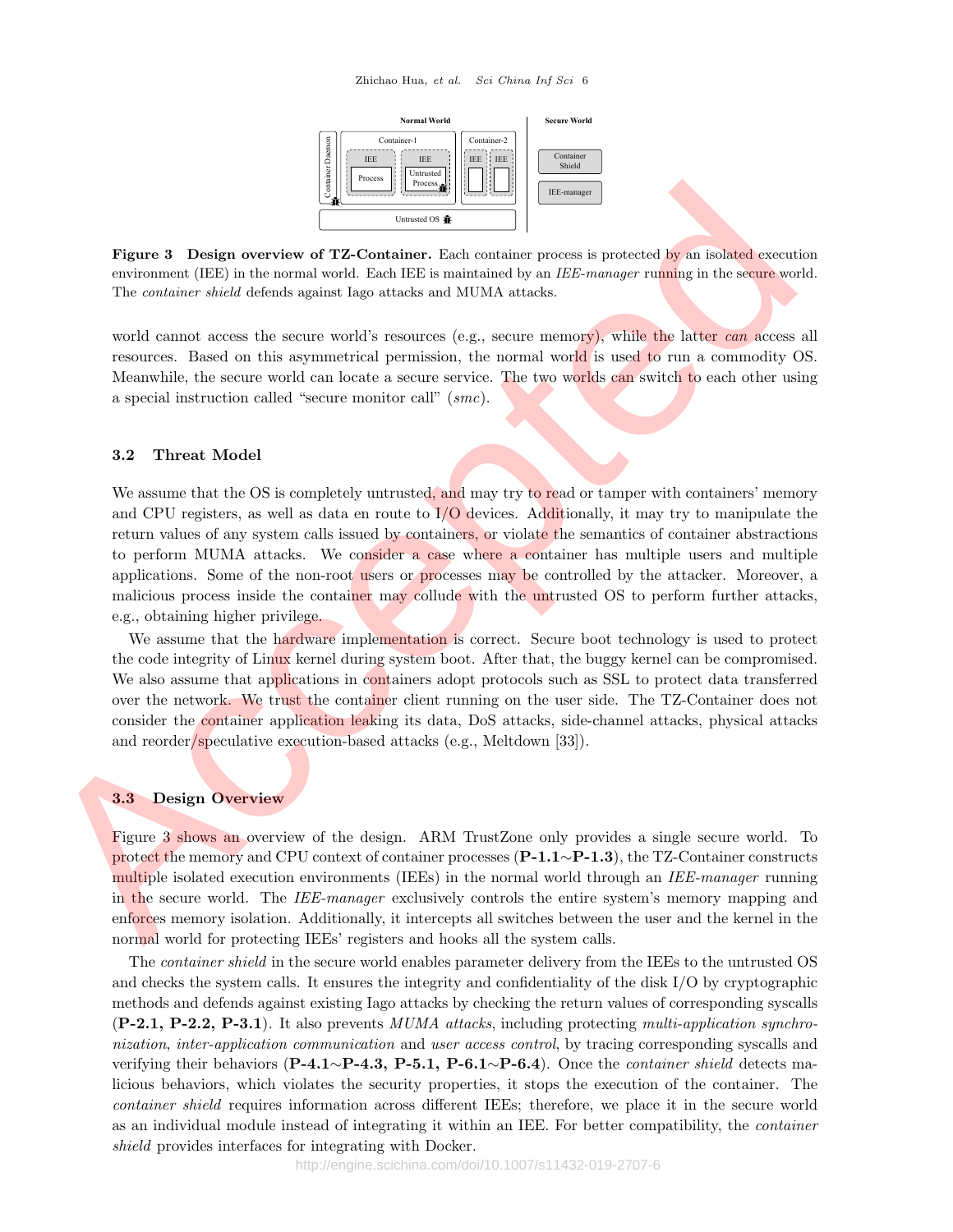## 4 Isolated Execution Environment

An IEE protects the memory and CPU context of a container process. Each IEE requires the following security properties:

• Memory and CPU Context Isolation: Both the memory and CPU context of an IEE should be isolated from other processes (including other IEEs) and the OS (P-1.1 and P-1.2).

• Fixed Entry Points: An IEE can only start/resume from some fixed entry points (P-1.3).

• Secure Identification: An IEE should be securely identified by the *container shield* to prevent impersonation.

## 4.1 Memory Isolation of IEE

The IEE-manager isolates each IEE's memory by exclusively controlling the memory mappings and enforcing two policies: 1) an IEE's memory cannot be mapped to the OS and 2) an IEE's memory cannot be mapped to any other processes (except the IPC shared memory whose details are in Section 5.4).

To exclusively control all memory mappings, the IEE-manager deprives the OS of the ability to modify them. On ARM platform, the number of ways to modify mappings are limited. 1) Enabling/disabling a page table by maintaining instructions  $\frac{1}{1}$  and 2) modifying page table entries. We modify the kernel to replace all page table maintaining instructions with invocations to the *IEE-manager*. The *IEE-manager* then marks the enabled page table as read-only. Thereafter, the kernel must invoke the IEE-manager to modify the table entries.

To prohibit the compromised OS from injecting page table maintaining instructions during runtime, the IEE-manager maps the kernel text section as read-only and enforces that it does not contain page table maintaining instructions. All the kernel data pages are mapped as eXecuted-Never and checked whether the kernel remaps them as executable, so that the compromised kernel cannot inject page table maintaining instructions to the data pages and jump to execute them. The user space memory is mapped as Privileged eXecute Never (PXN) to defend against return-to-user attacks. We remove all returnoriented programming (ROP) gadgets or jump-oriented programming (JOP) gadgets that can be used to form new page table maintaining instructions, which is relatively easy to perform on ARM platform because all the instructions are aligned. The kernel modules are checked before being installed. some yapperters.<br>
Accelerate and CPU Context Isolation: Beth the meanory and CPU context of an BES should<br>
be included be a measured place of the CPL-1 and P-1-2).<br>
<br>
• Fixed Entry Doints An IEE should be seen that also b

## 4.2 CPU Context Isolation of IEE

The IEE-manager hooks all the switches between an IEE process and the kernel, and protects the privacy and integrity of the CPU context. On ARM platform, the only way to switch from the user to kernel mode is with an exception, which is handled by multiple exception handlers stored in an exception table. The table is pointed by an exception table base register ( $VBAR\_EL1$ ). We modify the kernel to invoke the IEE-manager to modify this register and mark the enabled exception table as read-only. Then, we inject a hook in each exception handler to interpose all kernel enter operations. Switching from the kernel to user mode is performed by some specific instructions (e.g.,  $eret$ ). We substitute all these instructions with invocations to the IEE-manager. The IEE-manager saves an IEE's context and clears it before switching to the kernel. Thus, the untrusted OS can only see a synthetic context and cannot tamper with the real one.

## 4.3 Fixed Entry Points of IEE

The TZ-Container defines three types of entries for an IEE: 1) init entry: the start function of the application; 2) *runtime entry*: it occurs during runtime where the IEE exits the user mode (e.g., where an interrupt happens); and 3) user-defined entry: the user-defined signal handler. The IEE-manager allows an IEE to be started only from these entries.

<sup>1)</sup> E.g., " $MSR$  TTBR0\_EL1,  $Xt$ " is used to enable a page table.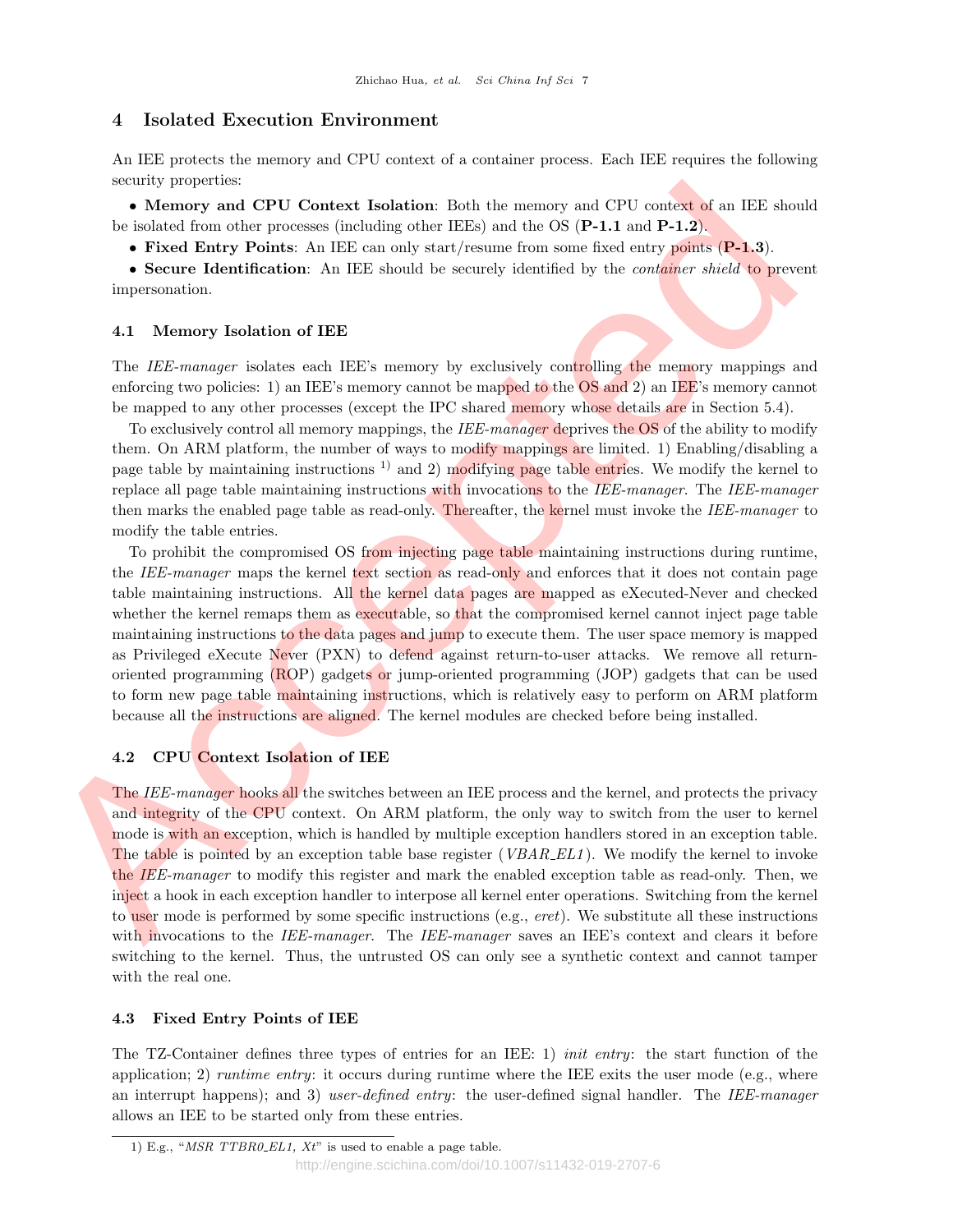Zhichao Hua, et al. Sci China Inf Sci 8



Figure 4 The procedure of creating an IEE. The kernel is responsible for creating a process, including constructing the page table. The created page table must be registered in the  $IEE-manager$ . Before entering a new process, the IEE-manager checks the page table and enforces the memory isolation.

## 4.4 IEE Creation and Identification

An IEE can be created by two methods: 1) invoking the *fork exec* syscall by an existing IEE and 2) invoking the *exec* syscall with a new *IEE* flag by any process.

As depicted in Figure 4, the *container shield* records the IEE creation before forwarding the request to the untrusted OS. Then the OS handles the request as normal, including allocating the new page table. Subsequently, the OS registers this page table to  $\overline{IEE\text{-}, which checks whether there exists$ a matching IEE creation record and marks the new page table as read-only to the OS. Only when the registration succeeds, the OS can continue the creation of an IEE by mapping an existing IEE's memory (fork) or loading an encrypted executable binary from the container image (exec) with the help of the IEE-manager. When an IEE is entered for the first time, the IEE-manager checks and saves its address space identifier (ASID), so that it can be identified. This helps the kernel to handle page faults that may occur in the created IEE. The *container shield* further transfers the syscall arguments between an IEE and the kernel. **Examples 1991**<br>
Acceleration of the state of the state of the state of the state of the state of the state of the state of the state of the state of the state of the state of the state of the state of the state of the st

## 5 Securing the Container

This section provides details on how the *container shield* secures containers, including protecting the file system, multi-application synchronization, inter-application communication, and user access control, defending against Iago attacks, and how the TZ-Container can be integrated with Docker.

## 5.1 Container Process Creation

Secure fork and exec can be used to locate a container process within an IEE. Meanwhile, the *container* shield initializes metadata for each container process, including the user ID (uid), group ID (gid), process ID  $(pid)$ , process group ID  $(pgid)$ , and container ID, which will be used to perform access control.

During fork, all these IDs are inherited except the pid which is allocated by the OS and checked by the container shield. During exec, all the IDs are not changed by default. However, if the executable binary contains SUID or SGID attributes, the uid and gid will be set to the IDs of the binary owner.

## 5.2 File System

The container shield enforces the integrity and confidentiality of the disk I/O using a cryptographic method. After downloading a container image, the *container shield* encrypts the image and generates a metadata file, which contains the hash values and permissions of all other files. At runtime, all read and write syscalls are intervened. For the read, encrypted data are read by the OS and the *container shield* decrypts the data and checks the hash value. The *write* syscall is handled similarly. To defend against http://engine.scichina.com/doi/10.1007/s11432-019-2707-6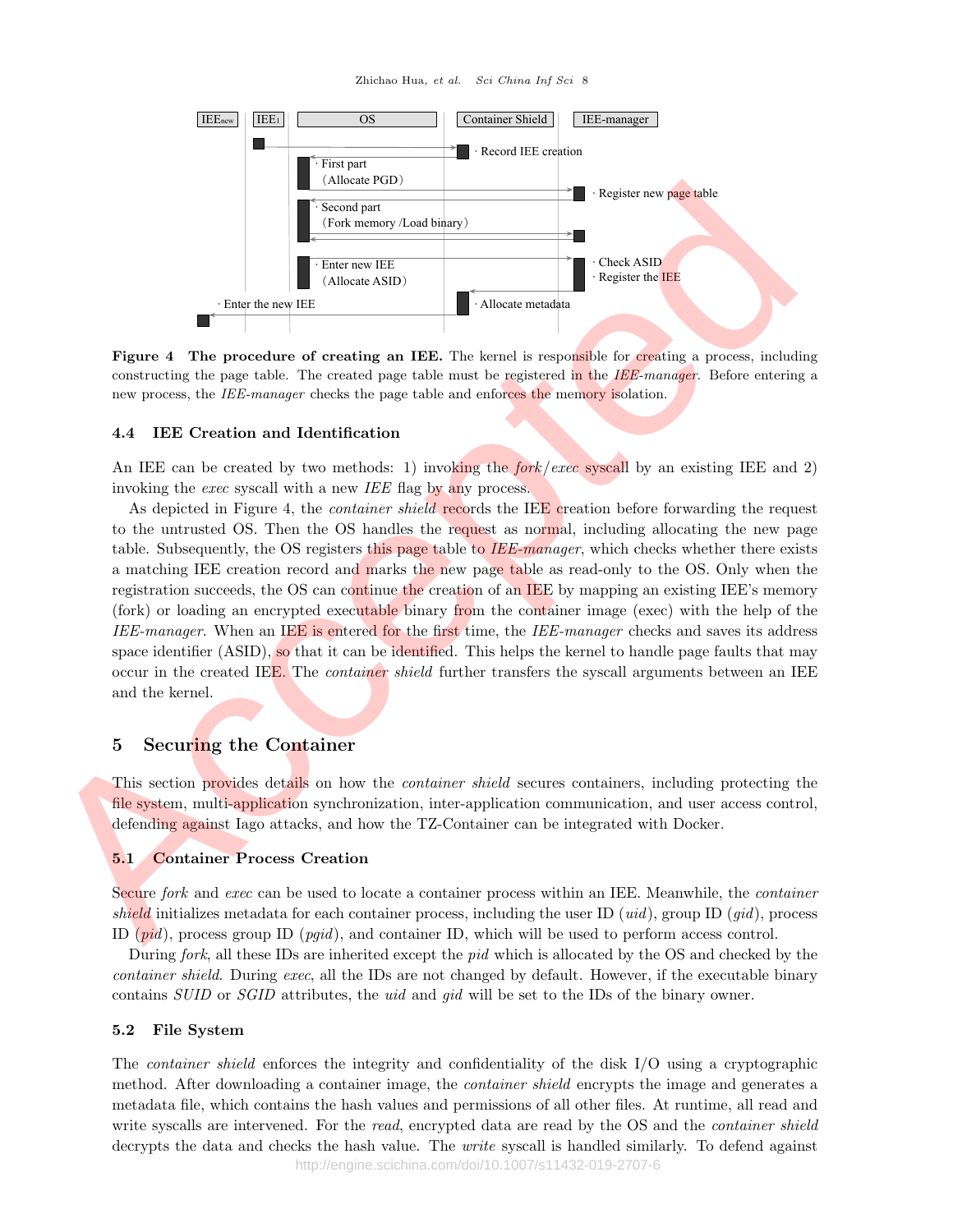replay attacks, a hash tree of the metadata file is maintained in the secure world. The hash tree is stored in a secure storage device, e.g., Replay Protected Memory Block (RPMB). For the memory mapped I/O, the container shield helps the OS to load file data to the memory.

A per-container container-key is used to encrypt files. All the keys are stored in a key file and are encrypted by a root key and protected by a hash value. Both the root key and hash value are stored in a secure storage device. All the container files can be encrypted and hashed, so the property P-2.1 is guaranteed. The container shield identifies the container to which an IEE process belongs and enforces the property P-2.2.

#### 5.3 Multi-application Synchronization

There are multiple methods for different applications to synchronize their execution flows. After analyzing the syscalls, have identified that the OS provides three main methods for multi-application synchronization: 1) IPC semaphore; 2) signal; and 3)  $flock/futer.$ 

IPC Semaphore: The OS provides two syscalls, semget and semctl, to create an IPC semaphore and initialize it. Then, semop is used to perform  $P(n)$  and  $V(n)$  operations on it.  $P(n)$  will wait until the semaphore value is not less than n, and  $V(n)$  will add the semaphore value with n.

The container shield interposes all the three syscalls and provides their functionalities instead of the kernel. It maintains a semaphore value for an IPC semaphore instance and performs  $P(n)$  and  $V(n)$ operations on this value. A spin-lock is used to protect the update atomicity. When the  $P(n)$  operation cannot obtain adequate resources, the *container shield* will mark current IEE as WAIT and ask the untrusted OS to schedule out current IEE. A WAIT IEE cannot be executed. After the  $V(n)$  operation, it will choose a WAIT IEE, remove the WAIT flag and ask the untrusted OS to schedule it.

Signal Delivery Verification: Applications can use the user-defined signal handler to synchronize the execution flow. The *container shield* checks all the signals being injected into an IEE. It generates a signal record when a signal happens, and checks whether an injected signal corresponds to a signal record when the kernel enters an IEE from a user-defined signal handler.

A legal signal is raised by either an invocation of kill syscall or a system event. The former is interposed by the *container shield*, which finds all target processes and checks the permission of this invocation. For the latter, we divide system events into two types: the *hardware event*, which is raised by an exception (e.g., page fault), and the software event (e.g., child process termination and invoking alarm, abort syscalls). The former can be detected by hooking all exception handlers. The latter is detected by interposing syscalls.

Secure flock/futex: Different processes can acquire an advisory lock with flock/futex syscall. Same as IPC semaphore, the *container shield* protects *flock* by maintaining a lock for the file which an IEE process acquires flock on, and enforces its correctness. For the futex syscall, the FUTEX\_WAIT operation allows a process to wait on a lock variable, while FUTEX WAKEUP wakes up the processes waiting on the variable. We allow the untrusted OS to perform these functionalities. The container shield checks all enter operations of the container processes and enforces that a process waiting on a variable will not be executed until another process wakes it. A part-outsider contendent-by is used to uneargy first. All the keys and stored in a two ple and are plead and are plead and are plead and are plead and are plead and are plead and are plead and are a second in particular

The secured IPC semaphore, signal delivery verification and secured flock/futex syscall enforce all the security properties about multi-application synchronization (P-4.1∼P-4.3).

#### 5.4 Inter-application Communication

Apart from passing data during a file transfer, many methods exist for inter-application data passing: pipe, message queue and shared memory. They can be divided into two types: message passing and shared memory. The *container shield* protects their integrity and confidentiality.

Message Passing: Pipe, message queue and socket are included in message passing. We protect them by transparently encrypting the communication data.

For a named channel, an identity token is needed. The *container shield* interposes them and identifies each channel by the token passed from an IEE. Subsequently, it asks the OS to create a communication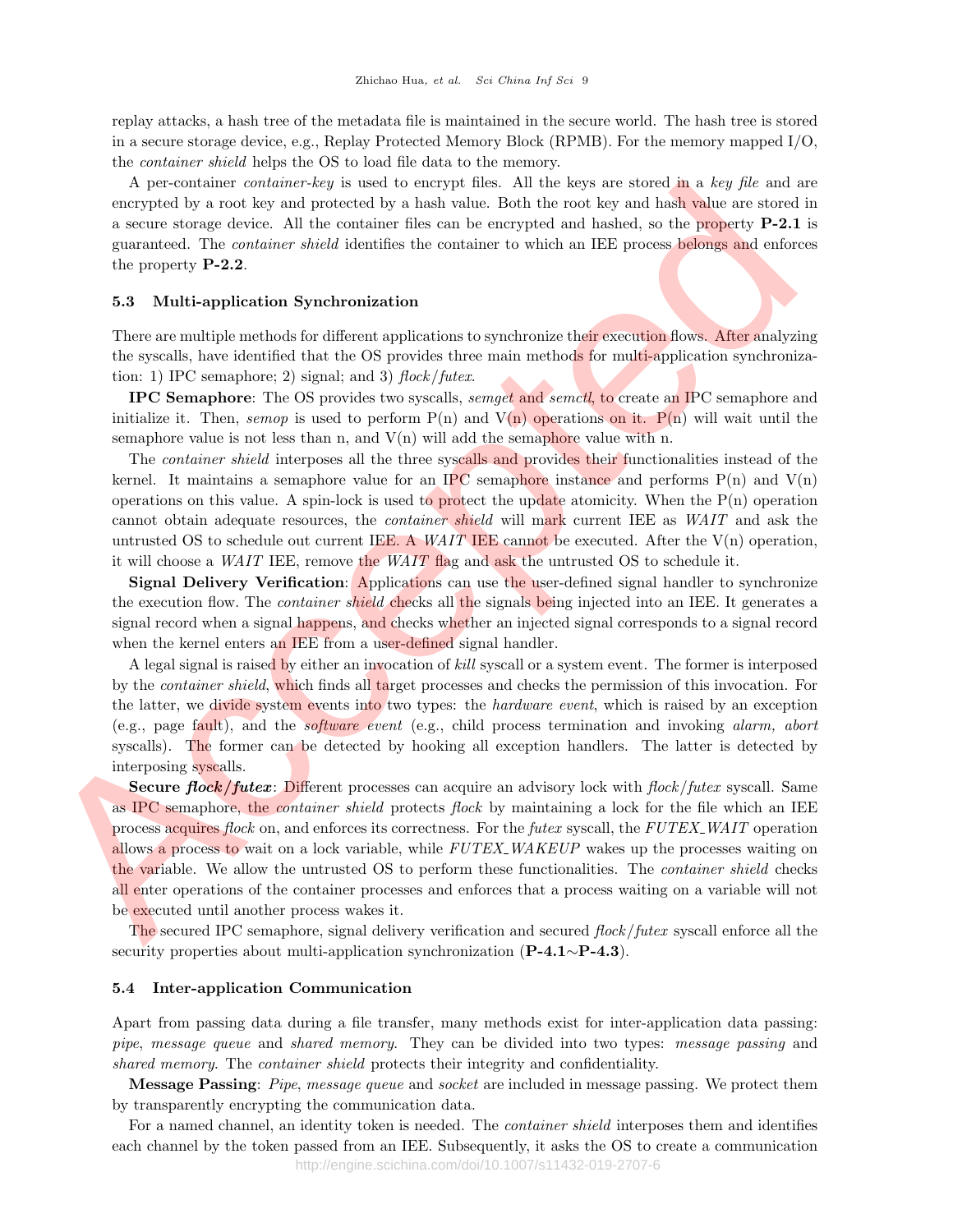channel, and generates an encryption key for it. All data passed through these channels are encrypted and hashed by the *container shield*, and a nonce is used to defend against replay attacks.

An unnamed channel does not need a token and is used for processes that have the same memory view. The container shield generates a key for each of them and combines every key with the channel's descriptor. Both the key and descriptor propagate during fork.

**Shared Memory:** An application can create an IPC shared memory instance and map the instance to its address space using *shmget* and *shmat* syscalls. The *container shield* interposes these two syscalls, asks OS to allocate physical memory for the shared memory instance and helps the OS to map it to the IEE.

For each shared memory instance, the *container shield* records its physical memory region and a list of mapped virtual memory regions within different processes. Furthermore, it leverages the IEE-manager to verify all mappings of shared memory and enforce that: 1) in different processes, the virtual memory corresponding to the same shared memory instance must be mapped to the same physical memory and 2) this physical memory can only be mapped to these virtual memory regions.

By securing the two types of inter-application communication methods, the *container shield* enforces property P-5.1 in Table 2.

## 5.5 User Access Control

The *container shield* performs user access control on file system access, IPC instances access and signal delivery.

File and IPC Instance Access Control: Both the file and IPC instance employ user-based access control. When a file or an IPC instance is created for the first time, the caller process needs to set its access permission. Both the owner user and owner group of the created file/instance are inherited from the process. After that, the permission can be changed by *chmod* syscall. The *container shield* hooks the creation and *chmod* syscall, and saves the permission in the metadata file for each container. Hence, the property **P6.1** is enforced. Fine and<br>scripts. Doth the lay and descript a lay for each of them and earthing contact<br>description: Doth the lay and description propagate during fork.<br>Since the signal and the lay and description propagate during fork.<br>

At runtime, the *container shield* maintains each container process's UID and GID during the process creation (as mentioned in Section 5.1). It also updates these IDs by tracing and checking setuid and setgid syscalls. The standard user-based access control of Linux is performed. Each access to a file or an IPC instance is checked according to the UID and GID of the IEE. Subsequently, properties P-6.2 and P-6.3 are enforced.

**Signal Delivery Control:** Our system enforces the permission control of signal delivery during kill syscall. The *container shield* traces each process's UID, GID, PID, and PGID. For each kill syscall, it first identifies all target processes using the PID/PGID. Then, the permission check is performed based on the UID or GID of the caller and the targets: process A can send a signal to process B when 1) process A is a privileged process or 2) processes A and B have the same UID. Then, property P-6.4 can be enforced.

## 5.6 Preventing Iago Attacks

The container shield prevents Iago attacks using existing solutions by checking the return value of the syscall [11]. The existing practical Iago attacks [17] include memory-based Iago attacks and  $qetpid()$ based Iago attacks. For memory maintaining syscalls (e.g.,  $mmap$ ), we enforce that the returned address cannot overlap with the existing memory regions. For getpid, we check whether the returned ID is the same as the traced one.

#### 5.7 Integrating with Docker

In this section, we describe how we have integrated our system with Docker, a widely used container platform. The Docker daemon running on the server side is untrusted; however, we assume that the Docker client is running on the user's platform that is trusted. We modify the image download procedure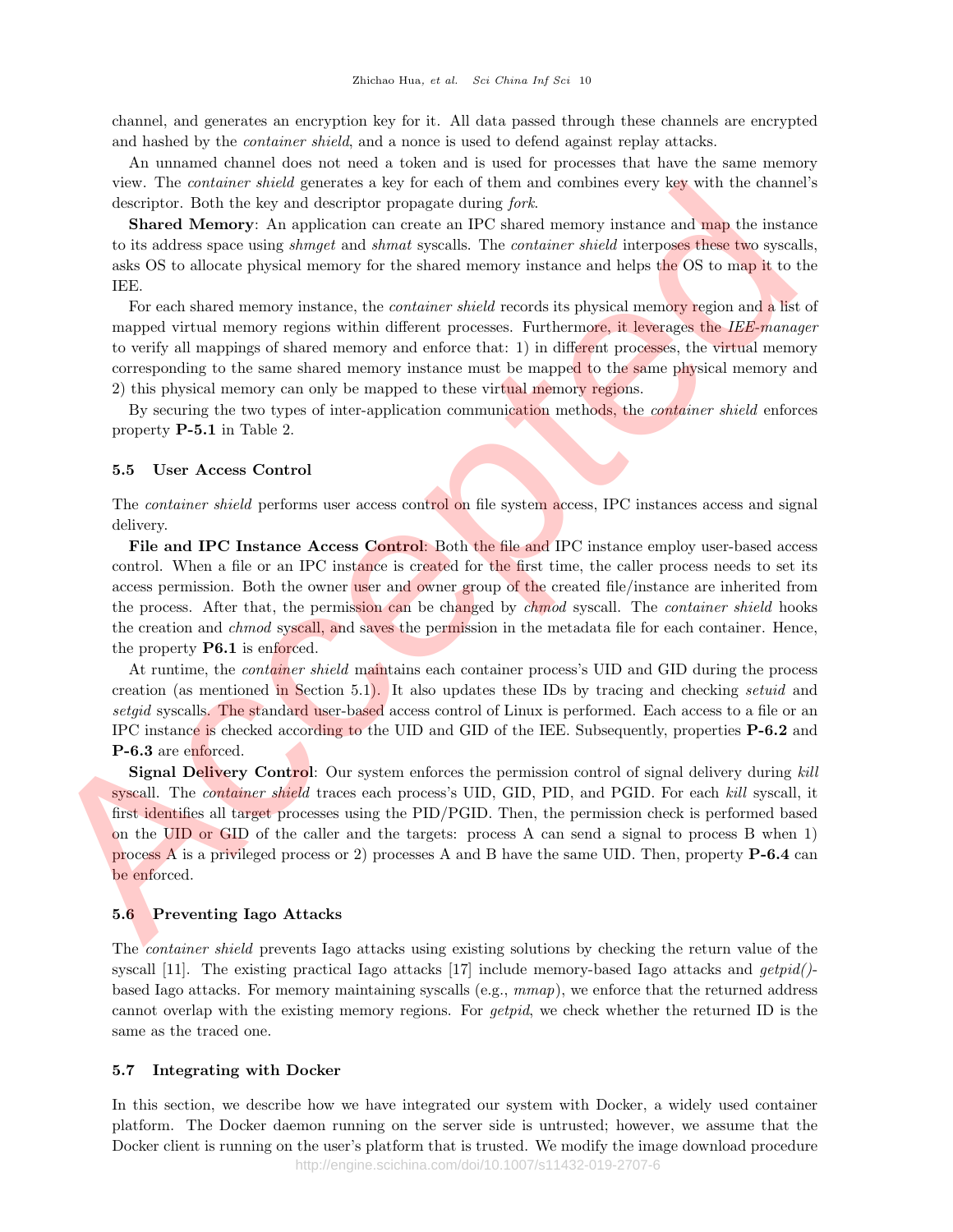#### Zhichao Hua, et al. Sci China Inf Sci 11

| Test Case     | Docker $(\mu s)$ | <b>TZ-Container</b> $(\mu s)$ |
|---------------|------------------|-------------------------------|
| null sys call | 0.21             | 1.85                          |
| open/close    | 7.37             | 12.2                          |
| mmap          | 252              | 404                           |
| page fault    | 1.24             | 2.53                          |
| $fork + exit$ | 1865             | 6712                          |
| $fork+exec$   | 3334             | 8875                          |
| ctxsw 2p/0k   | 8.82             | 14.1                          |

Table 3 Single operation overhead.

of Docker to run the existing Docker image from the Docker Hub. Then, we change the container start-up procedure.

Pulling Docker Image: We modify the Docker daemon to invoke the *container shield* to download the image. It uses the SSL channel to protect the image downloading from the Docker Hub. Subsequently, it generates a *container key* as well as a metadata file, and encrypts the required files inside the image. Finally, the image is passed to the Docker daemon.

Starting a Container: The Docker client sends a start request, including the container image name and the execution command, to boot a container. We modify it to send this request to both the Docker daemon and the container shield via the SSL channel.

The Docker daemon invokes the exec syscall with IEE flag, to start the execution command in an IEE. The container shield verifies whether the rootfs and the execution command correspond to the user's command, and sends a message to tell Docker client that the container is started.

Communication: After starting a new container, the *container shield* exchanges a communication key with the Docker client, which is used to protect the communication between the client and its container.

## 6 Evaluation

We implemented a prototype of the TZ-Container on the Hikey ARMv8 development board which has eight 1.2 GHz cores and 2 GB of physical memory. We modified the Linux kernel 3.18.0 and Docker v1.10.2 to integrate them with our system. All the modules located in the secure world were implemented as runtime services of ARM Trusted Firmware (ATF) [7], so that the TZ-Container did not monopolize the usage of TrustZone. We allocated 64 MB of memory for the IEE-manager and container shield to store metadata for all IEEs. We used AES-128 to perform the file system encryption. The entire TCB (code in the secure world) was about 4,500 LoC. Accepted

During evaluation, we tied to answer the following three questions:

• Question-1: How does the TZ-Container influence the performance of kernel critical operations (e.g., syscalls)?

- Question-2: How does the TZ-Container influence the performance of real container applications?
- Question-3: How does the TZ-Container influence the performance of multiple containers?

#### 6.1 Micro Benchmark

LMBench: LMBench is a series of portable micro-benchmarks for measuring individual OS operations. We used it to test the overhead of syscalls, process creation, memory manipulation and context switching. The results are shown in Table 3. The null syscall shows the overhead caused by hooking all the switches between the user and the kernel, which also switches the user page table and flushes the TLB. The overhead of pagefault is mainly caused by switching to the IEE-manager and the verification of the page table modification. The high overhead of *fork* and *exec* is caused by initializing the new page table, which requires frequent switches to the IEE-manager and verification.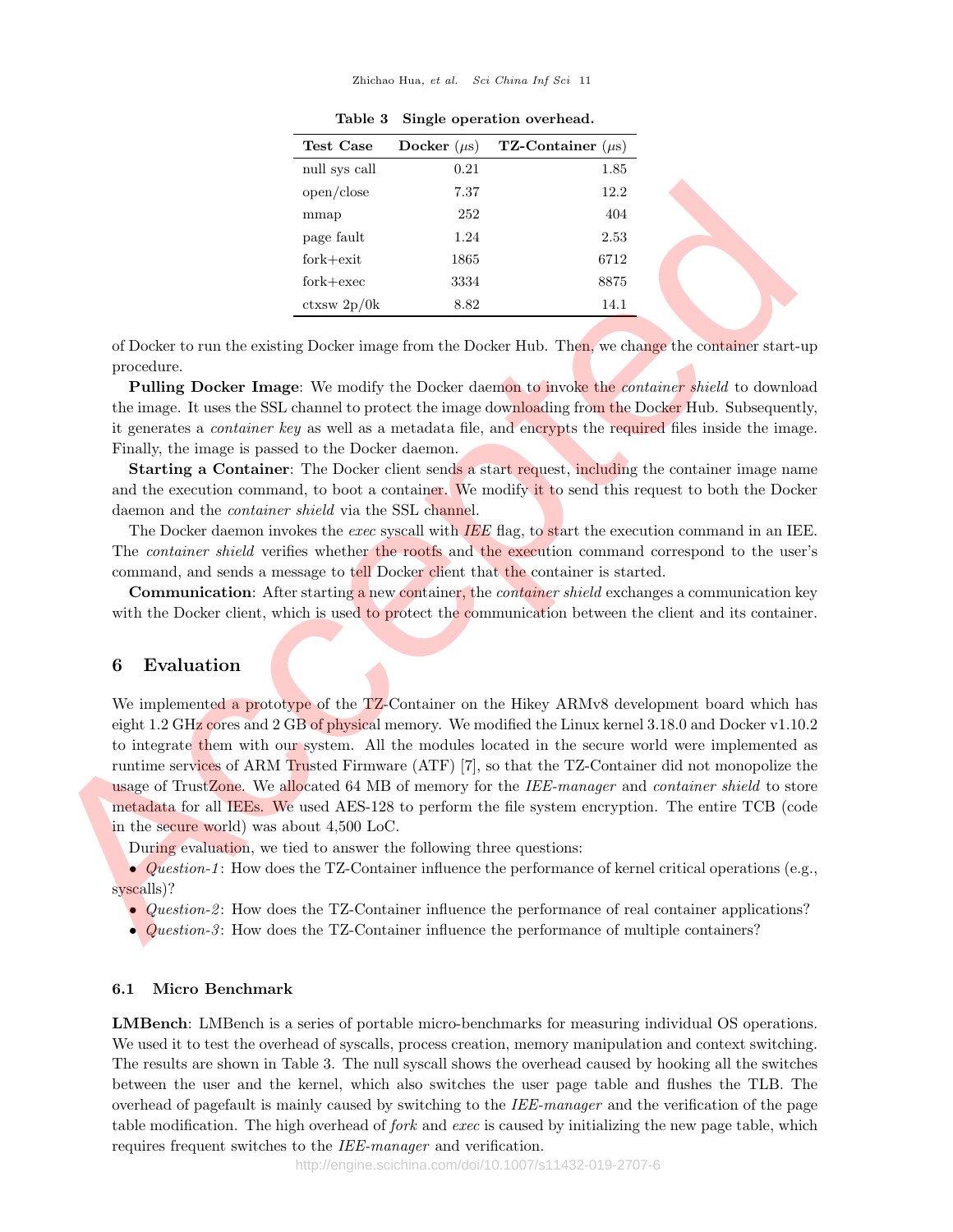Although there is a large overhead on the single operation, it does not dramatically influence the performance of real applications. All these overheads are constant (several thousand cycles) for operations that are not frequently used, and they are small when compared with I/O operations or arithmetical operations.

SPEC\_CPU 2006: We evaluated all SPEC\_CPU 2006 INT applications under three systems: unmodified Docker (as the baseline), the TZ-Container without file system encryption and the TZ-Container with file system encryption. As shown in Figure  $5(a)$ , the average performance overhead of these applications is about 4% for the TZ-Container with file system encryption, while the gcc benchmark, which accesses the file system more frequently, has the largest overhead of 11%.

## 6.2 Application Overhead

To demonstrate the performance overhead for real-world applications, we tested four different server applications: Nginx, Memcached, Redis and SQLite3. We ran these applications with different numbers of processes/threads. Furthermore, we tested multiple application instances in multiple containers. All the applications were tested in different systems: Docker (as the baseline), the TZ-Container without file system encryption, and the TZ-Container with file system encryption.

For Nginx, Memcached and Redis, we ran both the client and server on the Hikey board to eliminate the fluctuation of network. SQLite3 is a C-language library. We compiled the client together with the SQLite3 engine. The database file was stored in a temporal file system to bypass the disk overhead.



Figure 5 Figure (a) shows the overhead of all INT applications in SPEC CPU 2006 benchmark, lower the better. Figures (b) and (c) show the throughput of Nginx and Memcached, higher the better. The x-axis of figures (b) and (c) represents the number of processes/threads used by the application.



Figure 6 Figure (a) and (b) shows the throughput of Redis and SQLite3. Figure (c) shows the throughput of Redis with different numbers of containers. The x-axis represents the number of processes/threads/containers used by the applications. Higher the better.

Nginx: We configured the Nginx server to use 1-16 worker processes. A client was used to send requests to the server. The thread number of the client was the same as the process number of the server. As shown in Figure 5(b), the overhead is approximately 3% and 6% for the TZ-Container without and with file system encryption, respectively. Because the Nginx server rarely accesses the file, file system encryption causes very limited overhead.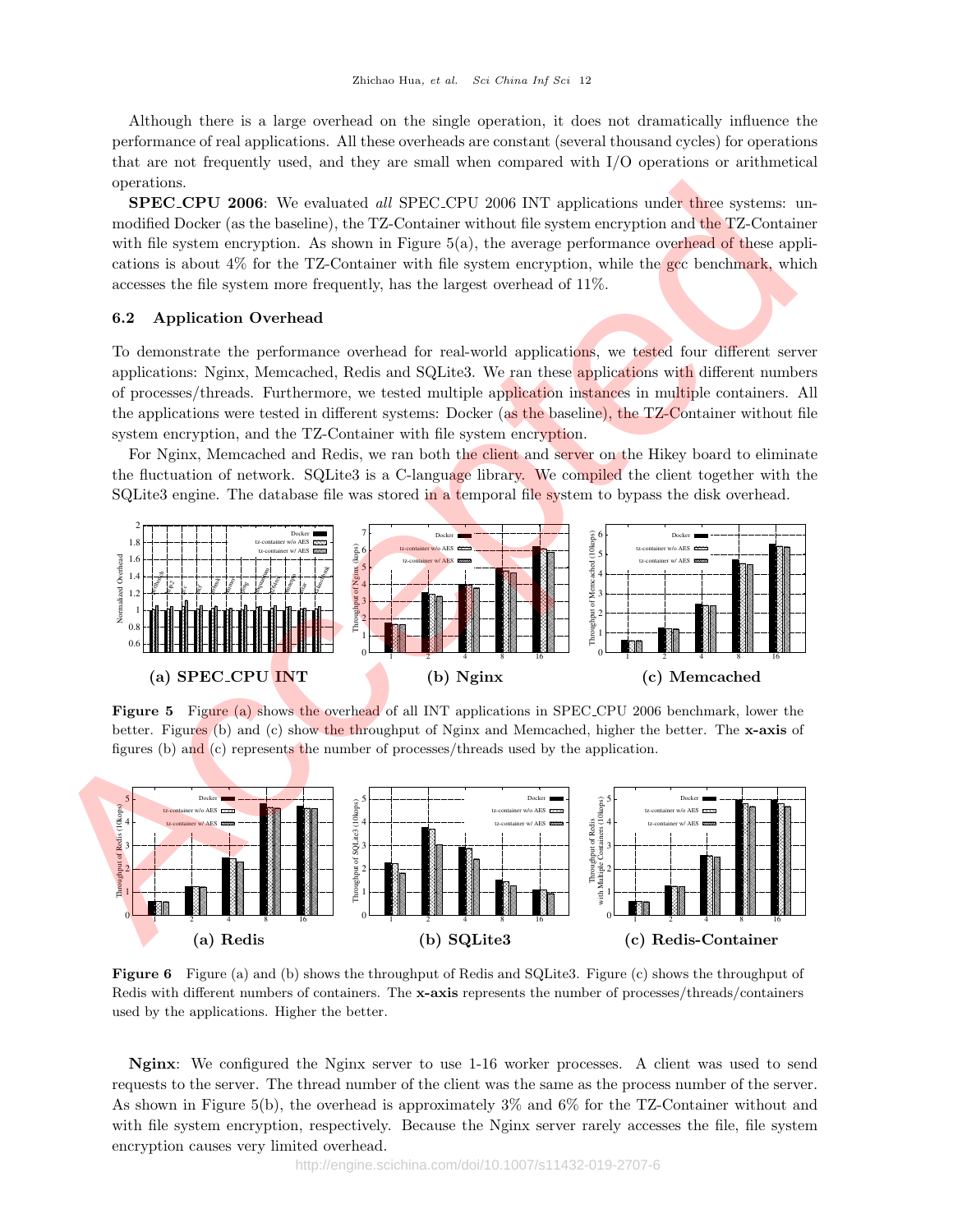Memcached is an in-memory database. We configured Memcached to use at most 512 MB of memory to store the database. We ran Memcached with different server threads and used a multi-thread client to send requests to the server. The number of threads used by the server and client was the same. The test workload comprised  $50\%$  set operations and  $50\%$  get operations. Figure  $5(c)$  shows the throughput of Memcached, and the overhead of the TZ-Container is less than 5%.

Redis is an in-memory database that can leverage the disk to provide persistence. We configured it to synchronize data into the disk every 10 seconds. Since Redis is a single-thread application, we started multiple Redis instances (1-16) listening on different ports. A multi-thread client (the number of threads was equal to that of the server) sent requests to the server. The workload comprised 50% set operations and 50% get operations. Figure 6(a) shows the throughput of the Redis server, the overhead of our system is less than 6%.

SQLite3 is an on-disk SQL database engine. We used a client, compiled together with the SQLite3 engine, to insert values into the database. The workload comprised 100% insert operations. The client ran with different numbers of threads  $(1 \text{ to } 16)$ , and used the Linux temporal file system to store the database file. Figure  $6(b)$  shows the throughput of SQLite3; the overhead of the TZ-Container without file system encryption is about 4%. We used the temporal file system to eliminate the fluctuation of the disk, which provided a higher throughput than the real disk. For that reason, the AES encryption/decryption of each file system access caused an average performance overhead of 18%. is the working compositable set operations and this get operations. Figure 3(b) shows the throughput it the maximum is because that the maximum is considered. We now the maximum is considered in the maximum is the maximum

Multi-container: We ran Redis servers in different containers and each of them held a Redis server. We used the same workload as that used in the single-container test. Figure  $6(c)$  shows the throughput, the overhead of the TZ-Container is less than 7%.

## 7 Security Analysis

The TZ-Container defends against direct attacks, Iago attacks and MUMA attacks. In this section, we first analyze attacks on containers and the attacks directly on our system components, namely, the IEE-manager and container shield. After that, we discuss the limitation of the TZ-Container.

## 7.1 Attacking Containers

This paper divides all the attacks from an untrusted OS to a container into single application attacks (direct attacks and Iago attacks) and MUMA attacks. To protect container applications against direct attacks, the TZ-Container constructs multiple IEEs with ARM TrustZone technology. To protect against Iago attacks, we borrow ideas from existing works to create the defence mechanism of the TZ-Container. MUMA attacks are new attacks introduced in the container scenario, and they have not been studied well in previous works. Leverage the *container shield*, the TZ-Container defends against the three types of MUMA attacks.

One way for an untrusted kernel to perform MUMA attacks is by tampering with the control data of a process, which is maintained in the kernel space (e.g., kernel stack, kernel heap objects and opened file handlers). Although the kernel is allowed to modify these data, the TZ-Container checks all user-kernel interactions (e.g., all syscalls) and defends against malicious behaviors from the kernel. For example, no matter how the kernel tampers with the opened file handlers, the container shield could protect the file system functionalities used by the container applications.

## 7.2 Attacking TZ-Container

In this section, we analyze how the TZ-Container protects itself.

Hacking System Code Integrity: During system booting, an attacker may try to modify the code of the kernel or even the codes of the IEE-manager and the *container shield*. Secure boot technology is used to ensure their integrity during system boot. After booting, the IEE-manager ensures that the kernel code is write-protected.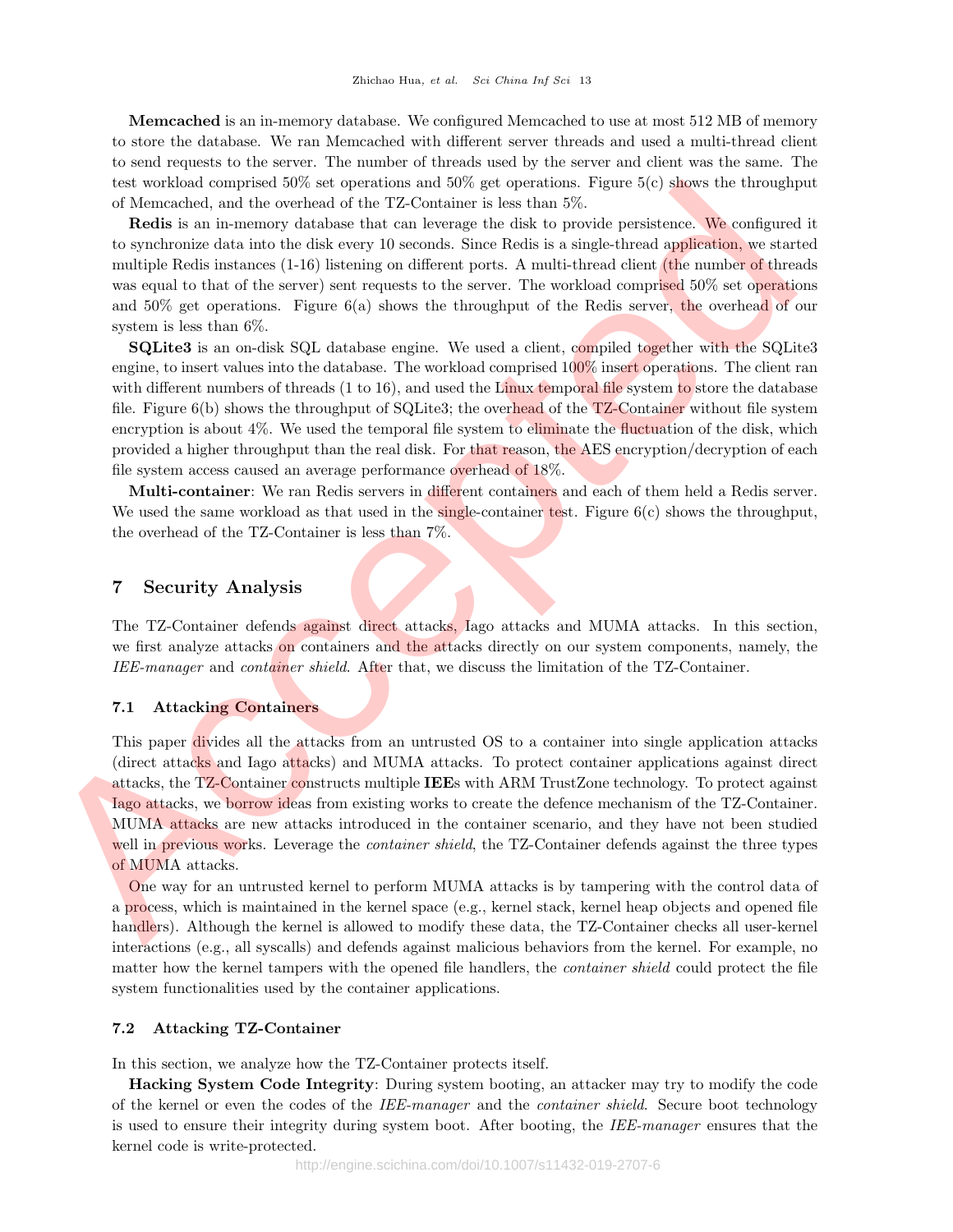Code-reuse Attacks: An attacker may try to reuse the code of the kernel or let the kernel jump to the user space memory region to execute critical instructions (e.g., page table maintaining instruction) and bypass the IEE-manager. The TZ-Container ensures that there is no ROP gadget that can be used to construct critical instructions (e.g., switching the page table) under all ARM ISAs (which is relatively easy on ARM platform because instruction alignment is required). Meanwhile, the IEE-manager ensures that the user's memory is mapped as Privileged eXecute Never, thereby preventing return-to-user attacks.

DMA Attacks: An attacker may leverage direct memory access (DMA) to access the container process' memory or inject code into the kernel memory. The TZ-Container defends against these attacks by controlling the system memory management unit (SMMU), which performs address translation for DMA. SMMU is controlled by certain memory-mapped registers, and the *IEE-manager* will enforce that these regions are only mapped in its own address space. After exclusively controlling the SMMU, the IEE-manager can forbid DMA access to the container process' memory or the kernel's code section.

#### 7.3 Security Limitation

The TZ-Container cannot defend against side-channel attacks [27,47], DoS attacks and physical attacks. It also does not consider that an application itself leaks its data. For new covert-channel attacks which is based on reorder or speculative execution, such as Meltdown [33], Spectre [30] and Foreshadow-NG [46], TZ-Container suppose that they should be solved by existing defense method. For the MUMA attacks, currently, TZ-Container solves three kinds of them, which are introduced in the paper.

## 8 Related Work

Protecting applications and their data from untrusted privileged software is a long-standing research objective. In this section, we discuss both the software-based and the hardware-based systems used to protect applications.

Software-based solutions: In the first place, the initial work such as Proxos [43] and NGSCB [37] executes one small trusted OS together with the original untrusted OS using virtualization, and the security-sensitive applications will be located in the trusted OS. Different with Proxos and NGSCB, the following work, including Overshadow [19], SP<sup>3</sup> [48], SICE [13], Fides [40], InkTag [28] and Virtual Ghost [22], directly executes the application on the untrusted OS and try to protect their memory from being accessed by OS. TrustVisor [34] leverages the system management mode (SMM) to protect the execution of a piece of code. Sego [31] extends these methods by protecting data handling with trusted metadata. MiniBox [32] leverages a hypervisor to implement a two-way sandbox and provides the isolation between the native application and the guest OS. Nested Kernel [24] provides an intra-kernel privilege separation method, this technology is also borrowed by us to protect the memory mapping. Unlike the TZ-Container, these systems focus on protecting single application or a piece of code. They cannot secure a container and provide a defence against MUMA attacks. gVisor [9] protects container applications by assigning a secure libOS called Sentry for each container. Dan et al [23] ran unikernel as a process, which can also be used to isolate a container application. However, both of them do not target on protecting containers from untrusted host kernel. JointCloud computing [16,39,45] protects user services by locating them in different clouds, but cannot defend against malicious cloud provider. to control extrained interded in extreme the payer debit mode is a controlled to the New York MMM behavior interests that the basis control interest in the state of the state of the state of the State of the David Control

Hardware-based solutions: There exist many trusted hardware, which can protect security-sensitive applications, with different performance and security functionalities. ARM TrustZone [10] extension secures the application by providing an isolated execution environment called secure world. Many existing systems leverage ARM TrustZone to enforce system security [12, 21, 29, 41]. TZ-RKP [12] protects the kernel by hacking all memory mapping modifications. OSP [21] and TrustICE [41] use TrustZone and virtualization to securely execute multiple pieces of code in normal world. vTZ [29] leverages Trust-Zone and virtualization to securely construct multiple virtual secure worlds. These systems can neither provide multiple secure environments to protect native applications nor defend against MUMA attacks. SANCTUARY [15] leverages TrustZone to construct multiple enclaves in normal world. However, it requires modifications to the hardware and an enclave will monopolize a core. It also does not consider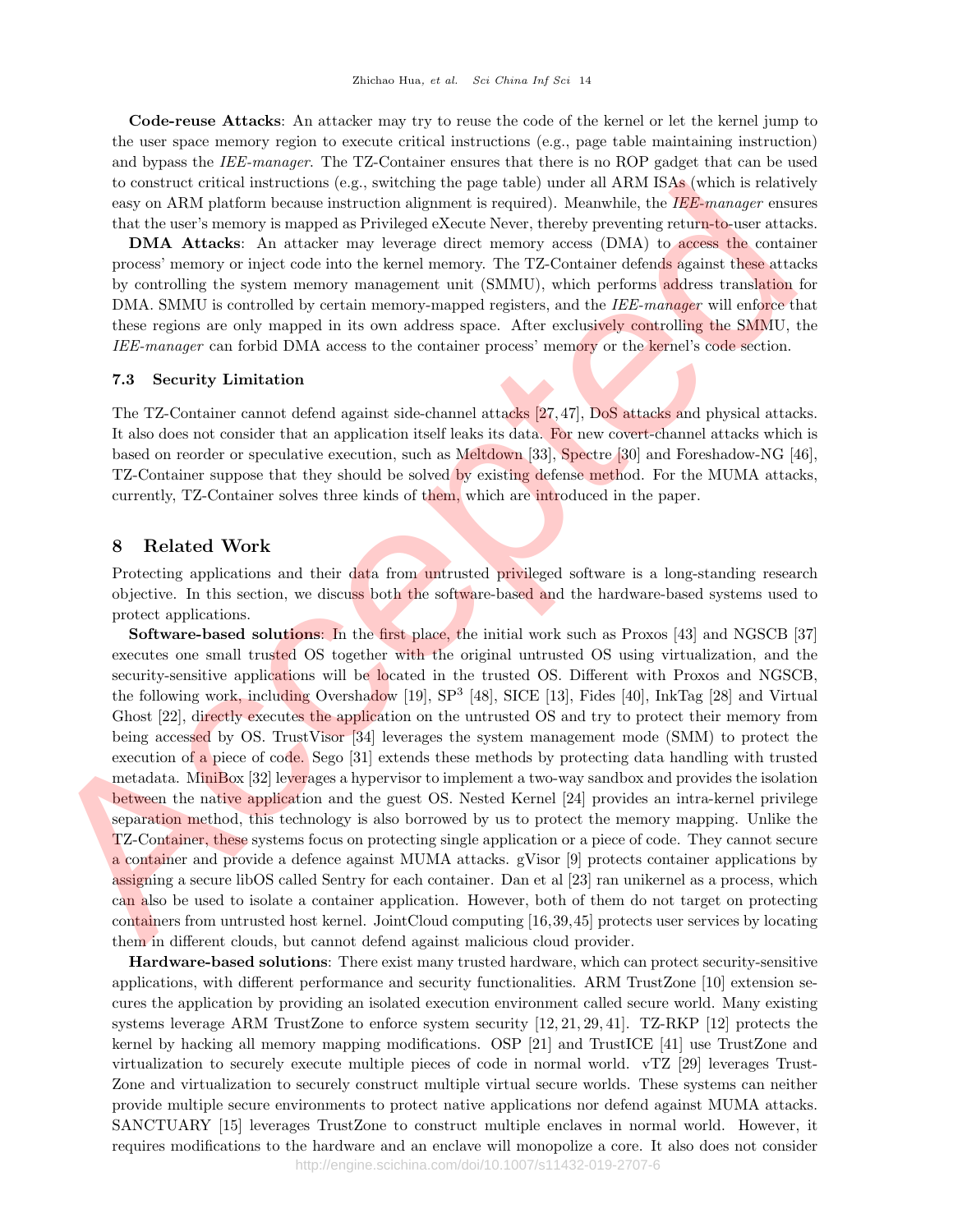the MUMA attacks. Intel SGX [3] provides multiple trusted execution environments called enclaves on the X86 platform. Haven [14] ports a libOS to run into enclave. SCONE [11] protects Linux containers by running the user-level part in an enclave. However, it can only execute one process in each container, and cannot support fork and exec syscalls. Graphene-SGX [44] also leverages SGX to protect different applications. It can protect the communication between parent and child processes. Still, none of them targets on securing the OS services for the containers with multiple users and multiple processes.

## 9 Conclusion

In this paper, we focused on the problem of protecting applications within containers and highlight the presence of new attacks called MUMA attacks. Furthermore, we present the TZ-Container, a system that can protect containers against an untrusted OS with ARM TrustZone. The TZ-Container constructs multiple isolated execution environments (IEEs) to locate different container processes. Based on the IEE, the TZ-Container checks OS services by hooking syscalls and defends all presented attacks including MUMA attacks. The TZ-Container is integrated with Docker and can directly run unmodified Docker images. We implemented the TZ-Container on the LeMaker Hikey ARMv8 development board. The evaluation results demonstrate that our system has a performance overhead of approximately 5% for common server applications. and cannot support jors and are systemic Graphene-SKA 144 pair between static different constraints and proportion between the constraints and the proportion set of the mean of the static different constraints and includi

Acknowledgements This work is supported in part by the National Key Research & Development Program (No. 2016YFB1000104), the National Natural Science Foundation of China (No. 61772335) and the Program of Shanghai Academic Research Leader.

#### References

- 1 Amd launching "hierofalcon" 64bit arm embedded chips in 1h 2015 zen and k12 next year. http://wccftech.com/amdlaunching-arm-serves-year-wip/#ixzz3Yef58mtq, 2015.
- 2 Docker on arm. https://github.com/umiddelb/armhf/wiki/Installing,-running,-using-docker-on-armhf-(ARMv7) -devices, 2015.
- 3 Software guard extensions programming reference. https://software.intel.com/site/default/files/329298-001.pdf, 2015.
- 4 Amd opteron a1100. http://www.amd.com/en-gb/products/server/opteron-a-series, 2016.
- 5 Kubernetes on arm. http://kubecloud.io/kubernetes-on-arm-cluster/, 2016.
- 6 Linux cve. http://www.cvedetails.com/vulnerability-list/vendor id-33/product id-47/Linux-Linux-Kernel.html, 2016.
- 7 Arm trusted firmware. https://github.com/ARM-software/arm-trusted-firmware, 2017.
- 8 Rancher-labs. http://rancher.com/rancher-labs-2017-predictions-rapid-adoption-and-innovation-to-come/, 2017.
- 9 gvisor. https://github.com/google/gvisor, 2018.
- 10 T. Alves and D. Felton. Trustzone: Integrated hardware and software security. ARM white paper, 3(4):18–24, 2004.
- 11 S. Arnautov, B. Trach, F. Gregor, T. Knauth, A. Martin, C. Priebe, J. Lind, D. Muthukumaran, D. O'Keeffe, M. L. Stillwell, et al. Scone: Secure linux containers with intel sgx. In USENIX Symposium on Operating Systems Design and Implementation. USENIX Association, 2016.
- 12 A. M. Azab, P. Ning, J. Shah, Q. Chen, R. Bhutkar, G. Ganesh, J. Ma, and W. Shen. Hypervision across worlds: Real-time kernel protection from the arm trustzone secure world. In Proceedings of the 2014 ACM SIGSAC Conference on Computer and Communications Security, pages 90–102. ACM, 2014.
- 13 A. M. Azab, P. Ning, and X. Zhang. Sice: a hardware-level strongly isolated computing environment for x86 multi-core platforms. In Proceedings of the 18th ACM conference on Computer and communications security, pages 375–388. ACM, 2011.
- 14 A. Baumann, M. Peinado, and G. Hunt. Shielding applications from an untrusted cloud with haven. ACM Transactions on Computer Systems (TOCS), 33(3):8, 2015.
- 15 F. Brasser, D. Gens, P. Jauernig, A.-R. Sadeghi, and E. Stapf. Sanctuary: Arming trustzone with user-space enclaves. 2019.
- 16 D.-G. Cao, B. An, P.-C. Shi, and H.-M. Wang. Providing virtual cloud for special purposes on demand in jointcloud computing environment. Journal of Computer Science and Technology, 32(2):211–218, 2017.
- 17 S. Checkoway and H. Shacham. Iago attacks: Why the system call api is a bad untrusted rpc interface, volume 41. ACM, 2013.
- 18 H. Chen, F. Zhang, C. Chen, Z. Yang, R. Chen, B. Zang, P.-c. Yew, and W. Mao. Tamper-resistant execution in an untrusted operating system using a virtual machine monitor. Parallel Processing Institute Technical Report, (FDUPPITR-2007-08001), 2007.
- 19 X. Chen, T. Garfinkel, E. Lewis, P. Subrahmanyam, C. Waldspurger, D. Boneh, J. Dwoskin, and D. Ports. Overshadow: a virtualization-based approach to retrofitting protection in commodity operating systems. In Proc. ASPLOS, pages 2–13. ACM, 2008.
- 20 S. Chhabra, B. Rogers, Y. Solihin, and M. Prvulovic. SecureME: A Hardware-Software Approach to Full System Security. In ICS, 2011.